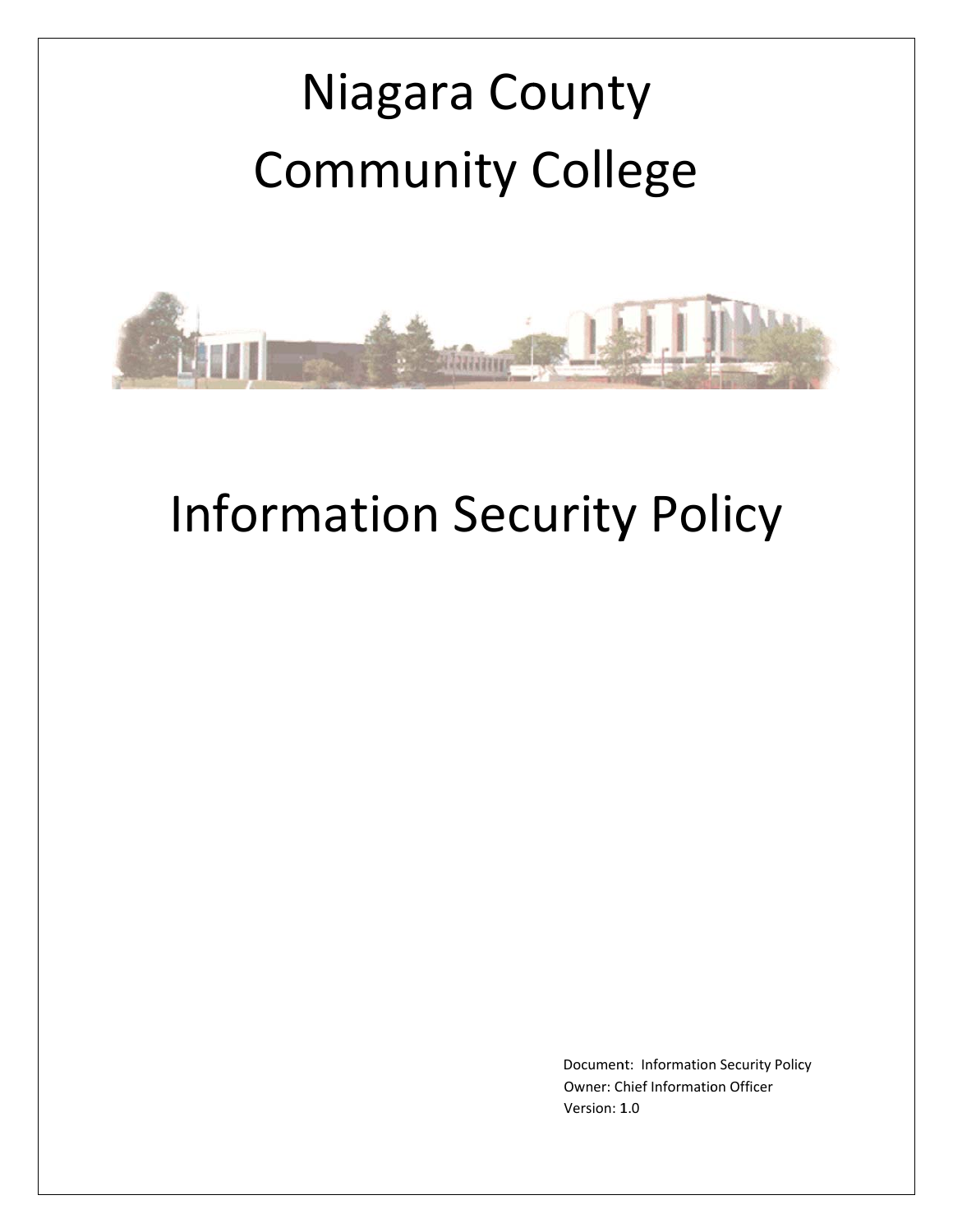#### Table of Contents:

| <b>Description</b>                                         |   |  |
|------------------------------------------------------------|---|--|
| Purpose                                                    |   |  |
| Scope                                                      |   |  |
| Policy                                                     |   |  |
| Part 1 - Responsibilities                                  |   |  |
| Part 2 - Information Classification                        | 3 |  |
| Part 3 - Information Security                              | 5 |  |
| Part 4 - Reporting and Responding to Security Incidents    |   |  |
| Part 5 - Physical and Environmental Security               |   |  |
| Part 6 - Communications and Network Management             |   |  |
| Part 7 - Operations Management                             |   |  |
| Part 8 - Access Control                                    |   |  |
| Part 9 - Systems Development and Maintenance               |   |  |
| Part 10 - Compliance                                       |   |  |
| Responding to a Suspected Breach of Private Data Procedure |   |  |
| SUNY Cyber Incident Reporting Procedure (OITS use only)    |   |  |

Revision History:

January 18, 2012 Initial adoption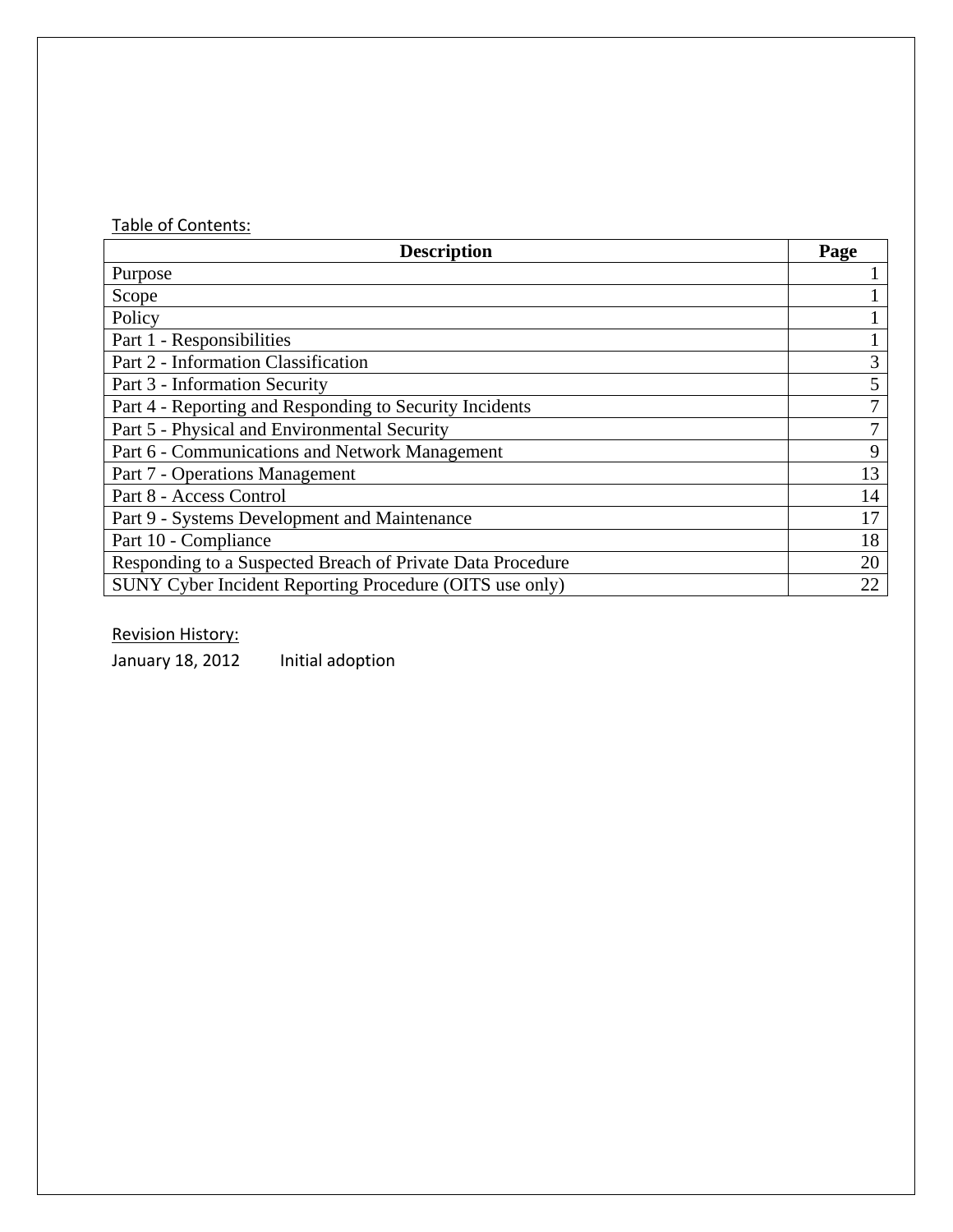### **Purpose**

The purpose of this Information Security Policy ("Policy") is to define a set of security requirements that will help protect all members of the campus community from information security threats that could compromise privacy, productivity, and reputation. The Policy recognizes the vital role of information in support of the mission of the college and the importance of protecting information in all forms in order to foster a secure environment for the gathering, retention, and dissemination of college information.

The following are the primary goals of the Policy:

- to communicate campus responsibilities for the protection of college information
- to increase awareness of the importance of information security within the college community
- to manage the risk of security threats to the information resources of the college
- to provide and protect a secure environment for the gathering, retention, and dissemination of college information
- to develop effective mechanisms for responding to real or perceived incidents involving breaches of information security
- through the above, to assure the College's compliance with all federal, state and local laws and regulations pertaining to information security

#### **Scope**

This Policy applies to all employees, students, consultants, contractors, vendors and other persons who have access to college information. Compliance with this Policy is mandatory for this constituency.

This Policy encompasses all information systems, computer‐based and non‐computer‐based, automated and manual, physical and non‐physical, for which the college has administrative responsibility. This includes systems managed or hosted by third parties on behalf of the College. This Policy addresses all information used in support of the business activities of the college, regardless of its form or format. This Policy must be communicated to all staff and all others who have access to or manage college information.

## **Policy**

## **Part 1 ‐ Responsibilities**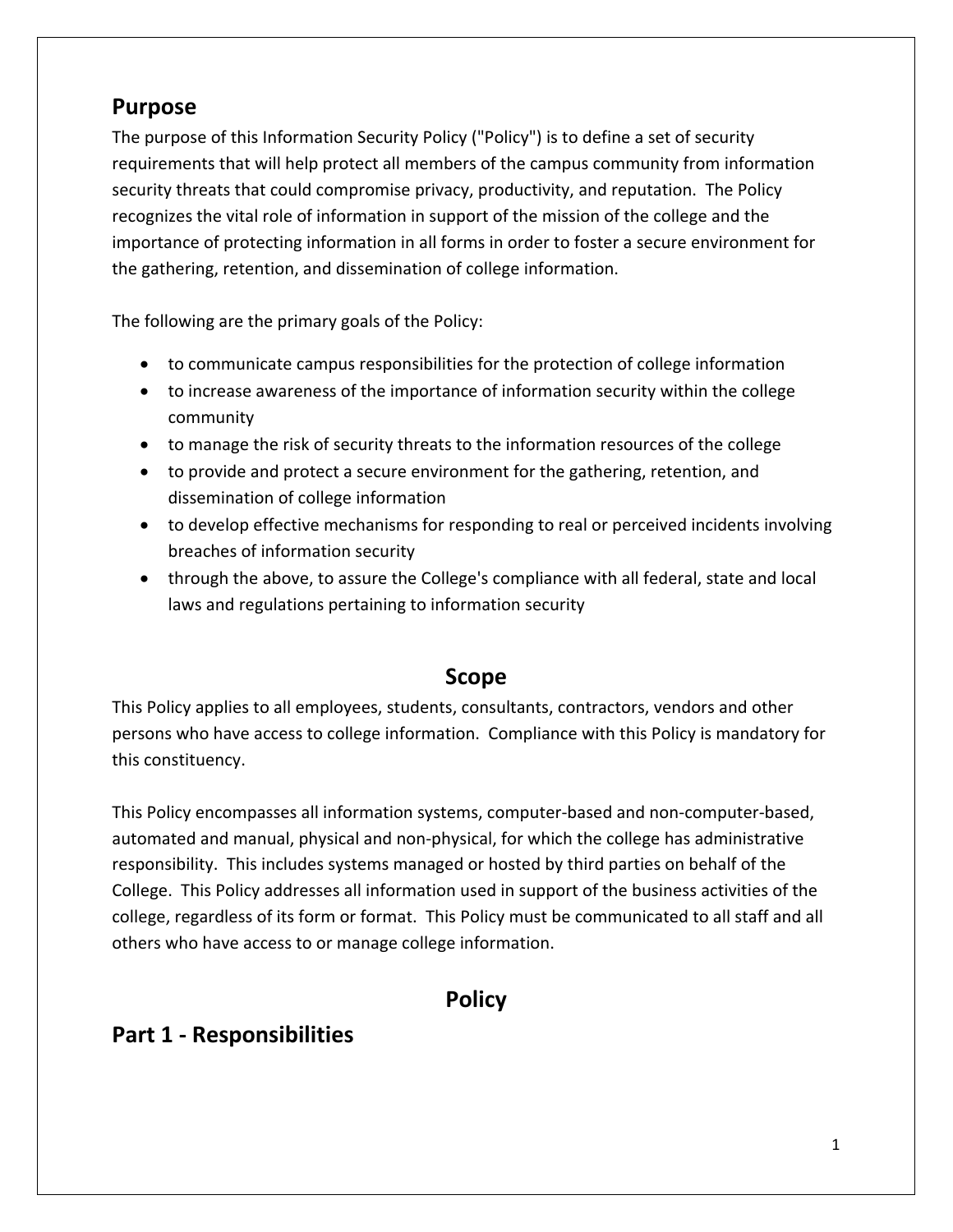**Senior Executive:** The President, along with the Executive Council, oversees the Policy's development, implementation and management, ensuring individual managers are assigned ownership and stewardship responsibilities for critical information assets and responding on behalf of the College.

**Information Security Officer:** The Chief Information Officer will serve as Information Security Officer and will have the following responsibilities:

- approve all external network connections to the college network
- establish an Information Security Committee to achieve the goals of this Policy and serve at its Chairperson

**Information Security Committee:** This committee will consist of key personnel from the Office of Information Technology Services, Security, Operations, Academic Affairs, Business Office, and Student Services. It will have responsibility for the following items:

- implement and maintain this Policy
- implement and maintain an information security training program
- implement and maintain an information security architecture to support this Policy
- approve implementation of new initiatives to maintain and enhance this Policy
- control the security of college information assets
- proactively monitor college information assets relative to potential security threats
- to investigate and respond to information security incidents
- to report information security incidents to senior administration
- to participate in the maintenance of a disaster recovery plan to insure the continuity of college business operations in the event that information systems become unavailable for an extended period of time
- to provide information security recommendations to senior administration relative to mitigating the risks associated with information security threats that could negatively affect college business operations

**Information Experts:** Information Experts will be identified for all information resources and will have responsibility for the following items:

- to classify the information resources within their area of expertise
- to determine the access rights and privileges for information resources within their area of expertise
- to communicate to the Information Security Officer the legal requirements for access and discloser for the information resources within their area of expertise

**Information Technology Staff (IT Staff):** The Office of Information Technology Services will have the responsibility for the following items: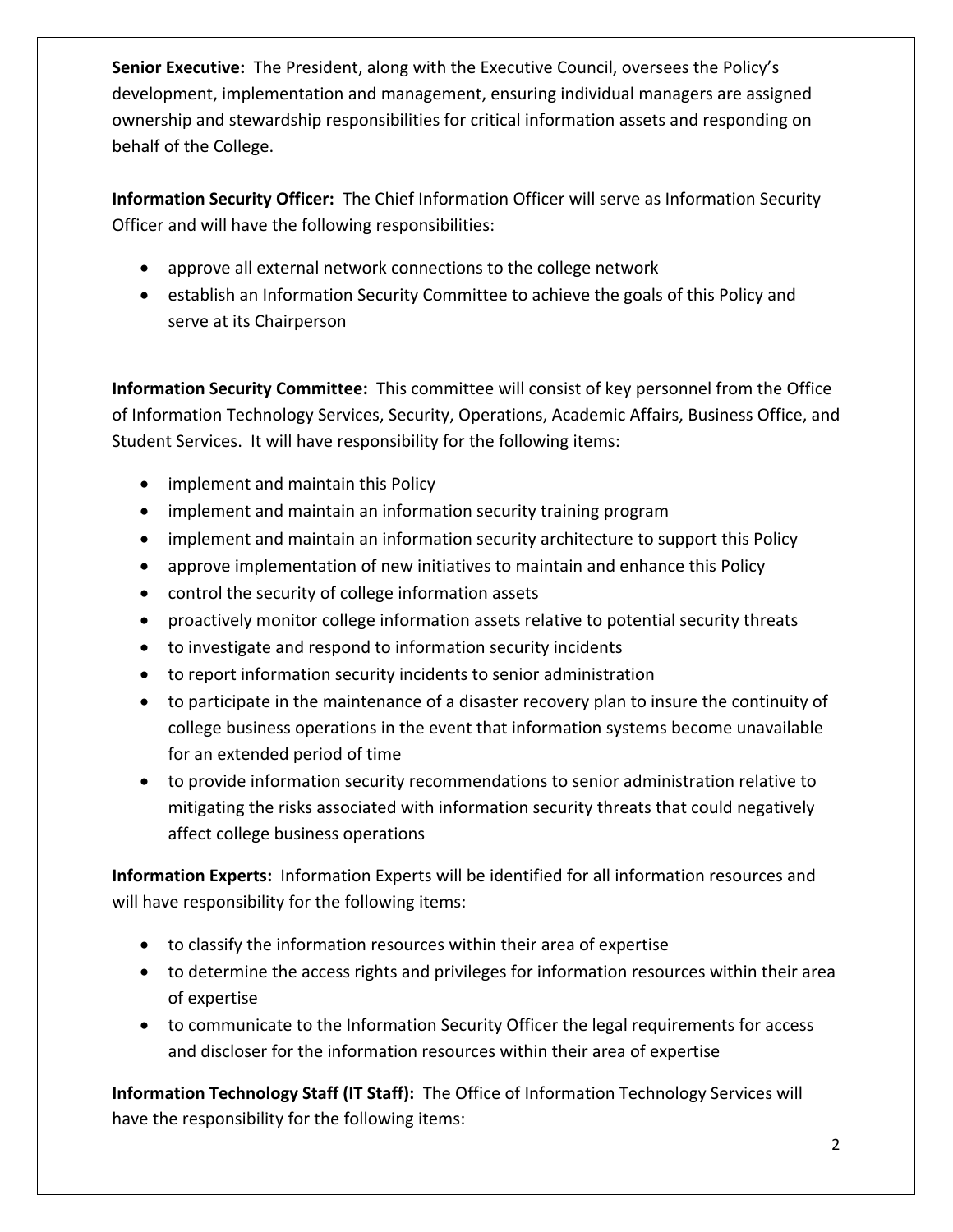- to implement access rights and privileges in pertinent digital environments as defined by Information Experts
- to maintain digital user accounts and deactivate accounts upon separation from the college
- to provide computer network and server infrastructure necessary to support this Policy
- to implement back‐up and recovery procedures for centrally‐maintained digital information resources
- approve implementation of new digital information applications and services based on review of the compliance of these new applications and services with this Policy

**Department Managers:** to manage access to information resources under their control in accordance with this Policy and communicate deficiencies to the Information Security Officer.

**Employees:** All employees will have the responsibility to protect information resources and report any suspected information security incident to the appropriate manager and the Information Security Officer.

**Non‐Employees:** All contractors, consultants, vendors, and other persons working under agreements with the college will have the responsibility to protect information resources and report any suspected information security incidents to the appropriate manager and the Information Security Officer.

**Students:** All students will have the responsibility to protect their own information resources and report any suspected information security incident to an appropriate manager or the Information Security Officer.

## **Part 2 Information Classification**

Information Experts will be responsible for classifying information as Public or Private based on the consequences of loss, the legal or retention requirements, the sensitivity, and the value of the information. This classification process should include consideration of the confidentiality, integrity, availability, legality, privacy and retention properties of the information.

Public information is information that can be freely provided to anyone without any possible damage to the college.

Private information is categorized as the following:

- personal information as defined by the NYS Freedom of Information Law (FOIL)
- personally-identifying information as defined by the NYS Information Security Breach and Notification Act and the NYS Disposal of Personal Records Law
- personal information defined in the NYS Personal Privacy Protection Law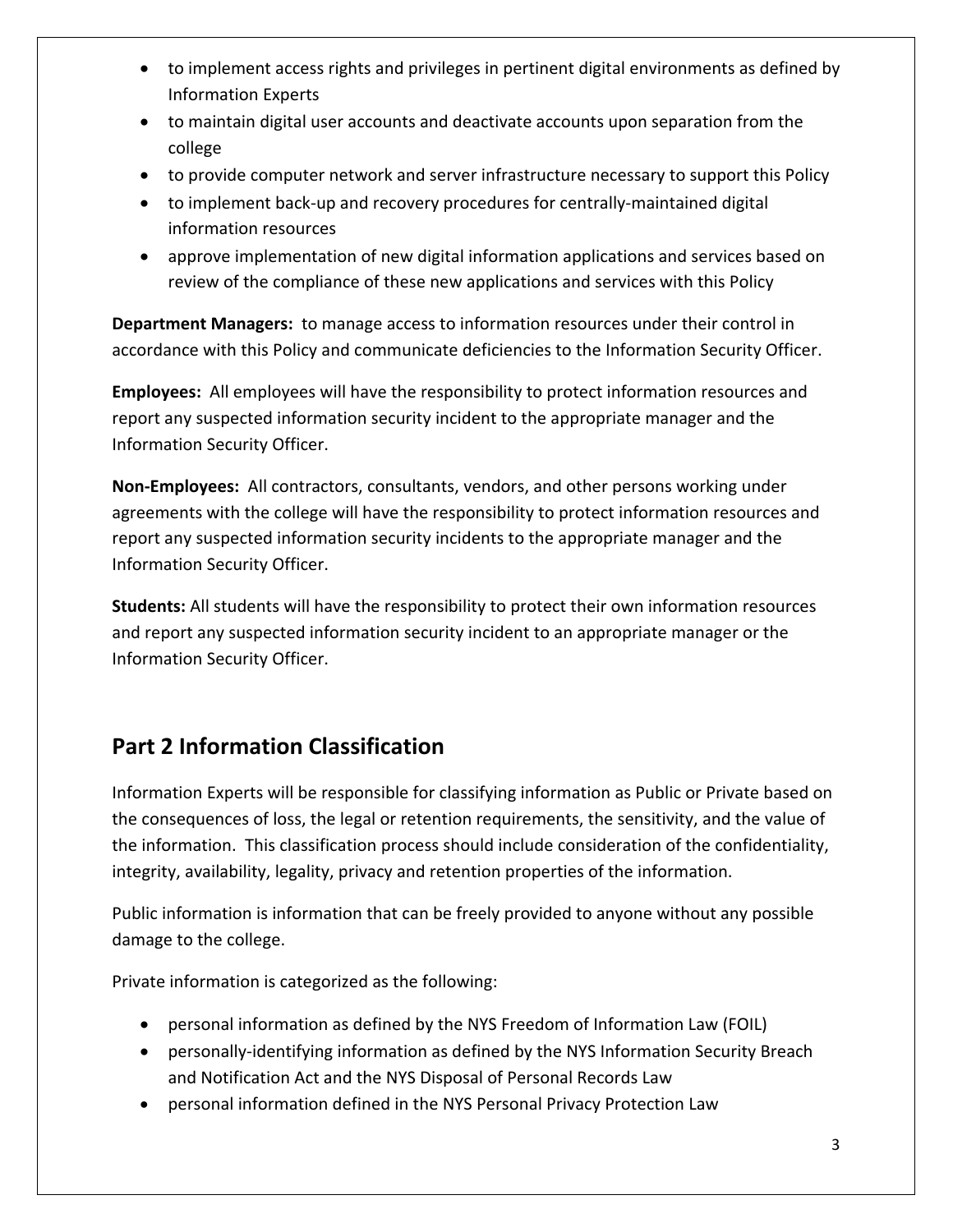- personally-identifiable information on students in education records as defined in the Family Educational Rights and Privacy Act (FERPA)
- personal information defined in the NYS Electronic Signatures and Records Act (ESRA)
- personally‐identifiable financial information on customers in financial lending records as defined in the Gramm‐Leach‐Bliley Act (GLBA) with its associated Federal Trade Commission Safeguards Rule
- payment card transaction information as defined by the Payment Card Industry Data Security Standard (PCI‐DSS)
- Personal, Private, and Sensitive Information ("PPSI") as defined in New York State's Information Security Policy (NYS IS Policy)
- personally-identifiable medical information as defined by the Health Insurance Portability and Accountability Act of 1996
- information classified as structural, operational, or technical information (about electric, natural gas, steam, water supplies, nuclear or telecommunications systems or infrastructure) as defined within "PPSI" in NYS IS Policy
- emergency and business continuity plans and operational documents
- information identified as private by this Policy

All information will have an Information Expert established within the responsible functional area of the college. The Information Expert will be responsible for assigning the initial information classification of public or private and for making decisions regarding user access rights, user access privileges, and procedures for daily management of the information. The Information Experts should conduct a periodic analysis of the value of the information based on the above criteria in order to confirm the current classification or to reclassify the information.

#### **Privacy of Information**

Private information must be maintained consistent with federal and state laws and regulations and with college policies. All college employees with access to private information must protect that information in accordance with federal and state laws and regulations and college policy. The college must maintain the following characteristics for private information:

- must be accessible only by authorized individuals
- must be corrected if incorrect information is known to exist
- must be removed or made inaccessible, if appropriate and if the individual makes this request consistent with federal and state laws and regulations and with college policies
- must be gathered in a manner consistent with federal and state laws and regulations and with college policies
- must be protected using computer based and non-computer based access controls
- must be retained for the longer amount of time as required by federal and state laws and regulations or as required by college policies and then, unless there is a pending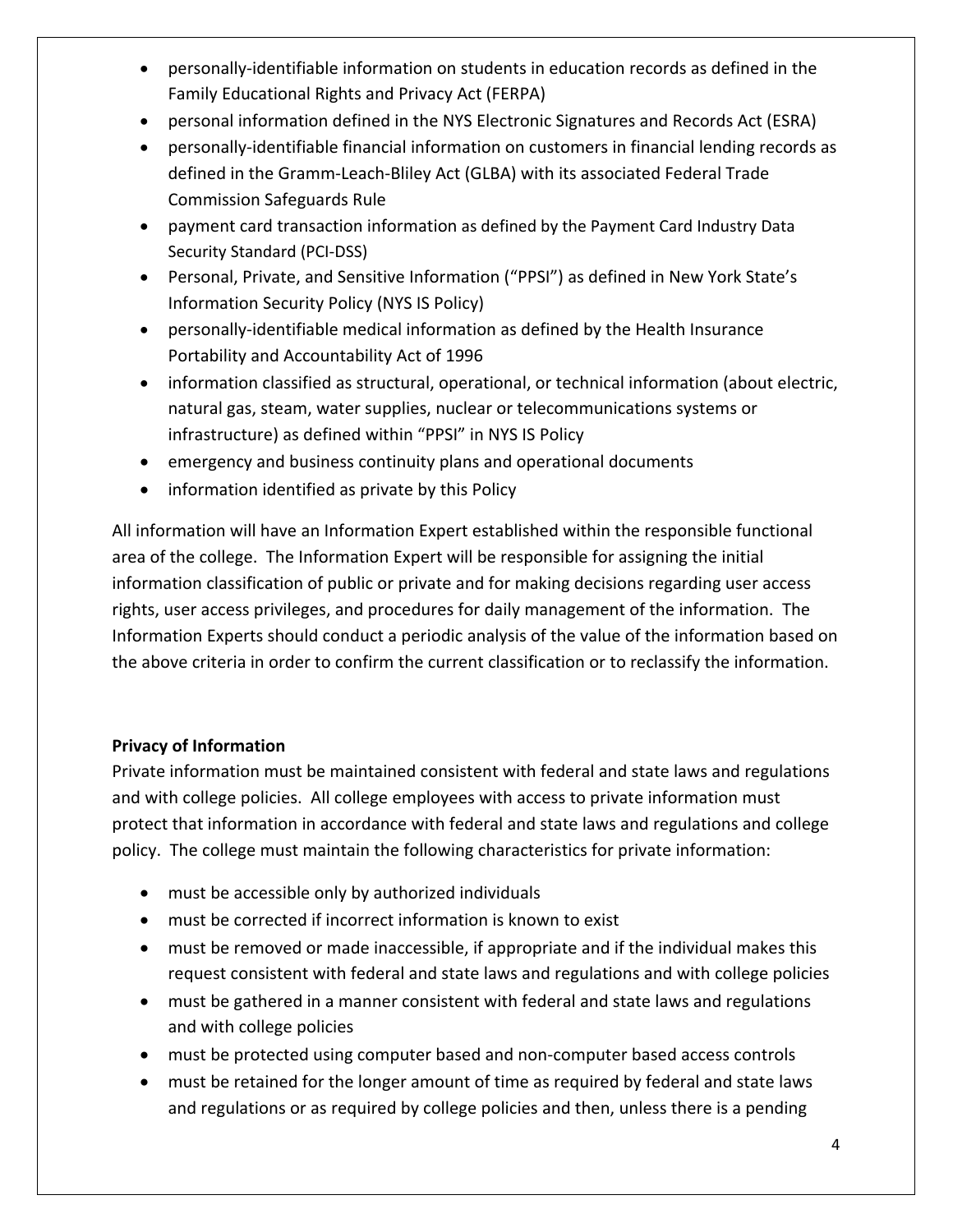court order, must be disposed of by physical destruction of the media on which the information resides or by erasing the information from the media in a manner that results in the information being totally unrecoverable

 must not be disclosed unless authorized or required by federal and state laws and regulations and by college policies

## **Part 3 Information Security**

Information in any form or format that is created, acquired, or used in support of the business activities of the college is to be considered an asset. Information assets must only be used in relationship to the business activities of the college and must be protected from the time of creation, through useful life, and to the time of authorized disposal. Information assets must be maintained in a reliable and secure manner and must be readily available for authorized use. Information assets must be classified and protected based on the sensitivity of the information.

Information is among the most valuable assets of the college. The availability and reliability of information assets are keys to supporting the business activities of the college. The security of information assets is the responsibility of all employees, students, consultants, contractors, vendors and other persons who have access to these information assets.

Each authorized user is obligated to preserve and protect college information assets in a manner consistent with this Policy. Information security controls described within this Policy provide the necessary physical and procedural safeguards to achieve this goal. Information security management enables both the sharing and protection of college information assets. The Information Security Officer, the Information Security Committee, the Information Technology Staff, and Department Managers have the responsibility for insuring that appropriate controls are in place to preserve the security of these information assets.

#### **Individual Accountability**

Individual accountability is the cornerstone of this Policy and is required when accessing all college information resources. The following are requirements for accessing information on college computer systems and networks.

- access must be provided through the use of individually assigned unique identifiers know as usernames
- associated with each username is a token known as a password that must be used in combination to authenticate the individual requesting access
- an individual must access only information for which he or she has a legitimate business interest
- an individual must be provided access to authorized information only after proper authentication with his or her username and password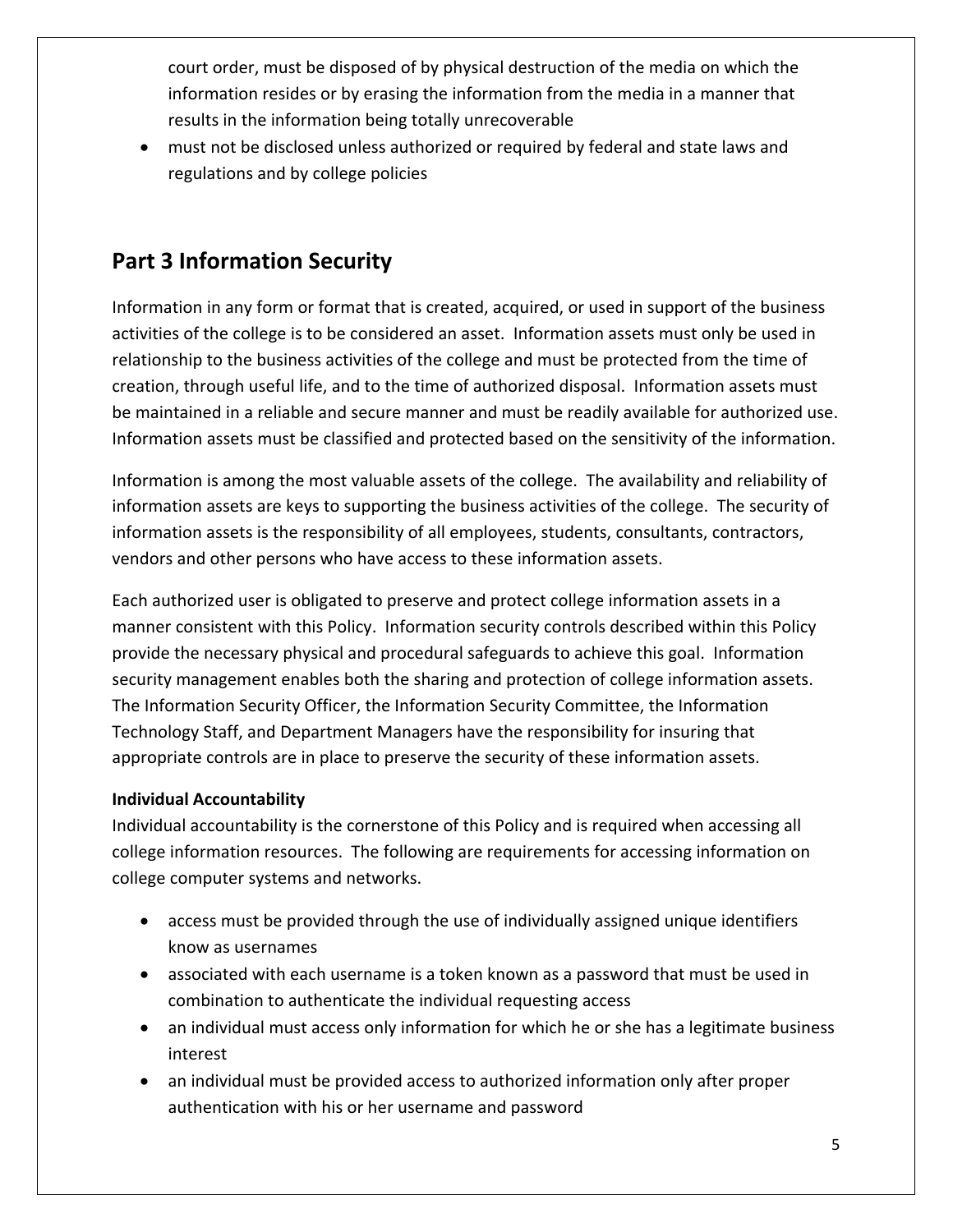- an individual must not share his or her username and password as each individual is responsible for protecting information against unauthorized access through the use of his or her username and password
- no individual should ever communicate a password using email or any other insecure means of communication

#### **Department/Office/Division Accountability**

Each department, office and/or division will maintain a Workforce Inventory listing of which workers are active and have access to private information. This information will be updated annually and when needed by the Information Security Officer to conduct risk analysis and design information security education.

#### Security in Job Responsibilities

The security responsibilities of employees and third parties must be documented. For employees, these security responsibilities should be included in job descriptions and for third parties these security responsibilities should be included in contracts. These security responsibilities will include general and specific responsibilities for protecting information and for performing tasks related to security procedures or processes.

Whenever an employee leaves employment, changes departments, or otherwise has changes in job function that makes obsolete access to private material, his or her supervisor will notify the Office of Information Technology Services of the change, specifically noting that the change requires a removal or review of the worker's authorizations.

#### Personnel Security Training

Personnel with access to private information must be provided with specific information security training to insure knowledge of their security responsibilities to protect information and knowledge of college security policies and procedures to minimize information security risks. These same persons must additionally be provided with specific refresher training to maintain knowledge of current college security policies and procedures.

All employees must be provided with general information security training to insure knowledge of current college security policies and procedures.

#### Confidentiality/Integrity/Availability

All information must be protected from unauthorized access to help ensure the confidentiality and integrity of all information assets. Appropriate processes will be defined in the college's recovery plan and implemented to ensure the reasonable and timely recovery of all information, applications, systems and security regardless of computing platform, should that information become corrupted, destroyed, or unavailable for a defined period of time.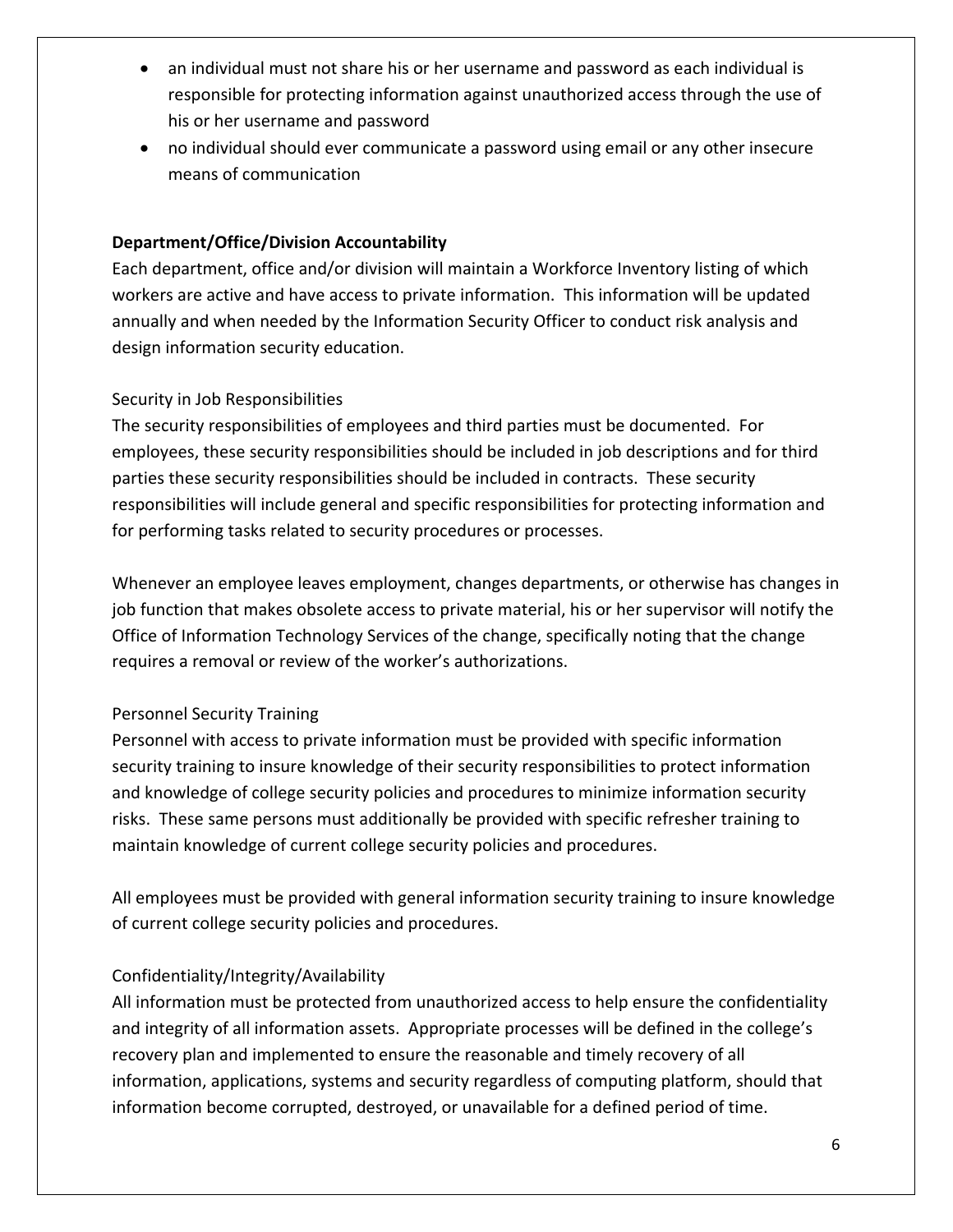## **Part 4 Reporting and Responding to Security Incidents**

Actual or suspected breaches of information security must be immediately reported by the involved person to the Chief Information Officer. Persons must not attempt to prove a suspected security weakness or threat unless authorized to do so by the Information Security Officer, as testing a suspected security weakness or threat may have serious, although unintended, consequences. The Chief Information Officer will immediately conduct an investigation to determine whether there has been a breach of private information, to determine the nature and extent of such breach, and to correct the circumstances that that allowed or caused the breach of private data. During this process, all persons will be made aware of the procedures that should be followed to prevent any further dissemination of private information. The Chief Information Officer will work with the President, Senior Staff and college counsel to determine an appropriate and timely notification of potentially affected individuals and the agencies to which any such breaches are to be reported. At a minimum, the Information Security Officer will notify the involved person and his/her supervisor of the results of the investigation after the incident has been resolved and closed.

Actual or suspected information security software malfunctions, such as a virus not being detected, must be reported by the involved person to the Office of Information Technology. The event should be thoroughly described by the involved person when reporting this type of information security incident.

#### **Tracking of Security Incidents**

A formal system for tracking security incidents will be established. This system will include recording the description and resolution of the security incident. This information will be used to identify recurring or high‐impact incidents in order to focus resources on decreasing or eliminating such types of incidents.

## **Part 5 Physical and Environmental Security**

Information processing and storage facilities for critical or sensitive information must be located in areas protected by a defined security perimeter with security control systems for accessing the facilities. These physical security mechanisms are intended to protect the facilities from unauthorized access, damage or interference and should be periodically tested to insure such protection. The college will review these and other locations on an ongoing basis to determine the need for additional physical mechanisms to reduce overall information security risks.

#### **Physical Security**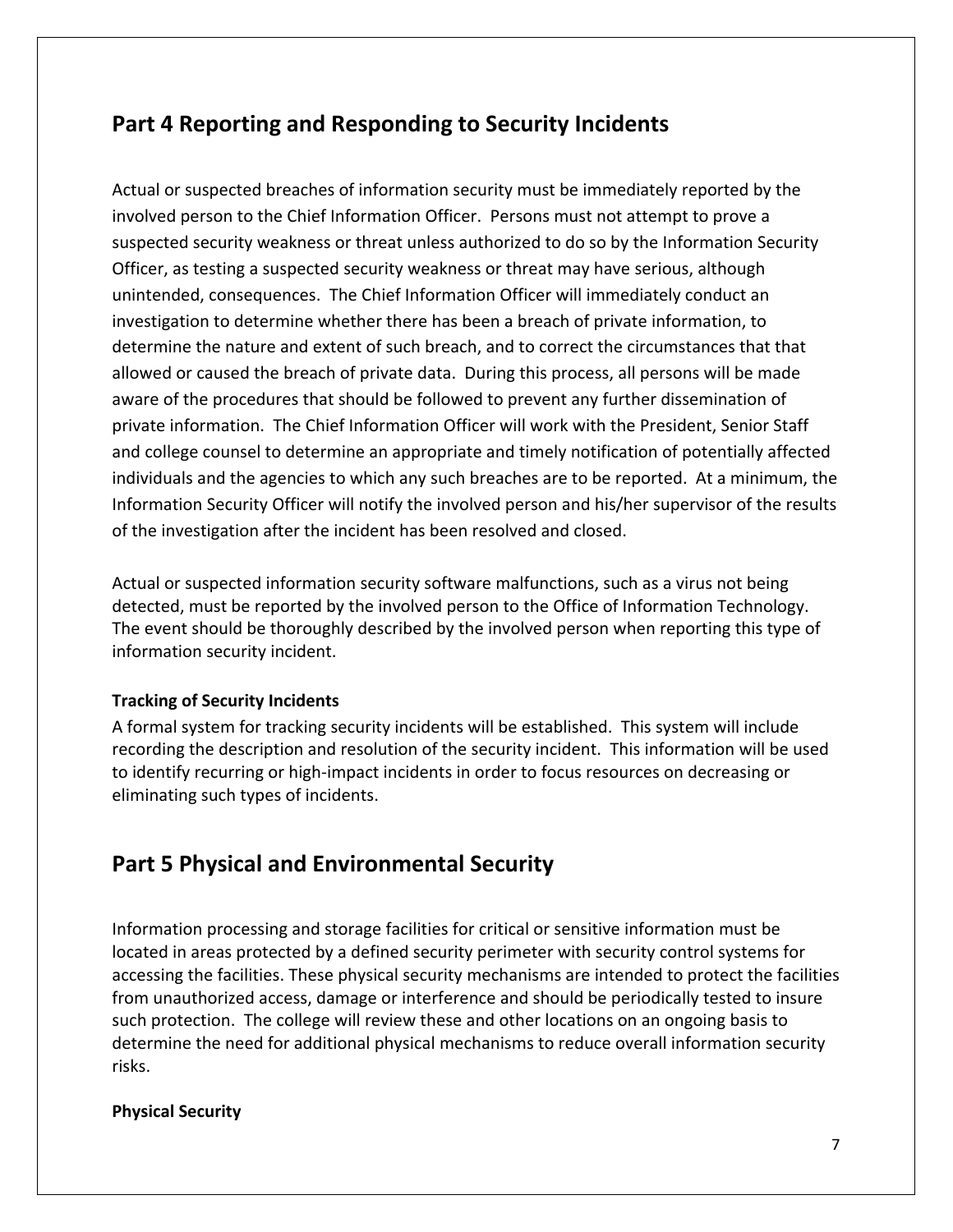A breach of physical security threatens the integrity of college information assets. Physical security is achieved by creating physical barriers around the assets with each barrier establishing a security perimeter that requires a method of access to control entry. This security perimeter may be created with a staffed reception area, with a secured door, or with some other form of a physical barrier.

The college will perform analyses to determine the extent of the security perimeter necessary for each information processing and storage facility. The physical barriers necessary to create this security perimeter will then be implemented and maintained. A physical security perimeter will be established for information processing and storage facilities for critical or sensitive information, including the college data center and network wiring closets for data, security and telephone equipment and cabling.

Private information which is scheduled to be destroyed is to be stored in a locked container till which time the information is to be destroyed.

The protection of critical or private information contained on storage devices such as hard disk drives, either in personal machines or digital copiers, removable drives, thumb drives, magnetic tape media, or other digital storage devices is another important element of physical security. The disposal or reallocation of these storage devices must include a process to destroy or securely overwrite the device in order to prevent unauthorized disclosure of information.

Proper management of critical or private information stored on/in non‐digital media (e.g., paper, microfiche, etc.) is another important element of physical security. Such media must be protected from loss, theft or other inadvertent disclosure by storing in physically‐secure locations that are accessible by only those individuals who have a valid college business need for the information. Once the information's retention period has expired, the media must be disposed of in a manner that will prevent inadvertent disclosure of its content.

#### **Environmental Security**

Computer, data security and telephone equipment protection within physical security perimeters will require a level of environmental security. Special environmental systems for air conditioning and humidity control and for uninterruptable electrical power distribution will be maintained for information processing and storage facilities for critical or private information, including the college data center and major network wiring closets for data security and telephone equipment and cabling. Special environmental systems for backup electrical power distribution will be maintained for the college data center and major network wiring closets for data, security, and telephone equipment and cabling.

The protection of critical or private information visible on computer screens is another important element of environmental security. In public areas, computer screens should be faced so as to be visible only to the authorized user of the computer. In public and in all other areas, computer screens should use a screen saver with a screen saver password to insure that information is not displayed after a specified period of inactivity.

Computer equipment which has access to private information is only to be used by the authorized individual assigned to the computer.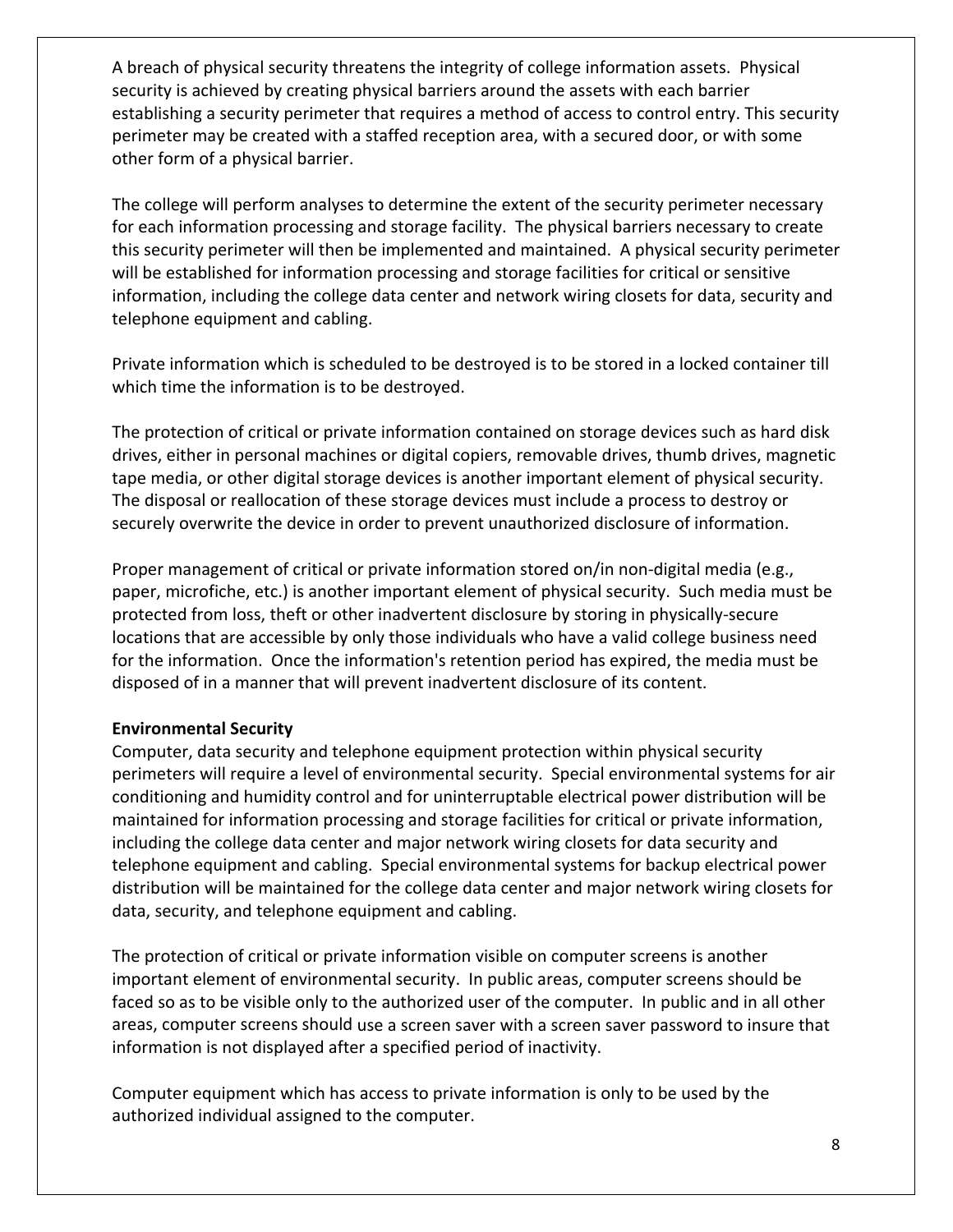## **Part 6 Communications and Network Management**

The college network will implement appropriate security controls to ensure the integrity of data flowing across these networks. If there is a business need, additional measures to ensure the confidentiality of the data will also be implemented. If the college decides to outsource an application to a third‐party vendor, the Information Security Officer will ensure that measures are in place to mitigate any new security risks created by connecting the college network to a third party network and will have periodic security reviews performed to ensure compliance with this standard. All connections to the college network must be authorized by the Information Security Officer.

#### **Network Management**

Minimally the below controls to prevent unauthorized access and use of the college network will be implemented:

- separate operational responsibility for networks and computer systems
- establish responsibilities and procedures for remote access
- implement special controls, when necessary, to safeguard the integrity and confidentiality of data passing over public networks

#### **Vulnerability Scanning**

Computer systems that provide information through a public network will be subjected to vulnerability scanning. These systems will be scanned for vulnerabilities before being installed on the network and after any software or significant configuration changes have been made to the systems. Network components that are, or will be, part of the college network will be scanned for vulnerabilities when installed on the network and after any software or significant configuration changes have been made to the components.

The output of the scans will be reviewed in a timely manner by the Information Security Officer and any detected vulnerabilities will be evaluated and mitigated based on the level of risk.

The tools used for scanning of computer systems and network components will be updated periodically to ensure that recently discovered vulnerabilities are included in any scans. Scans of computer systems and network components will be performed at least annually to ensure that no major vulnerabilities have been introduced into the environment. The frequency of additional scans will be determined by the Information Security Committee, taking into account the level of previously detected computer system or network vulnerabilities.

Vulnerability scanning must only be performed by Information Technology Staff or by a third‐ party vendor authorized to perform vulnerability scanning by the Information Security Officer.

#### **Penetration and Intrusion Testing**

Computer systems that provide information through a public network must be subjected to penetration and intrusion testing.The testing will minimally be used to determine the following

• if a user can make an unauthorized change to an application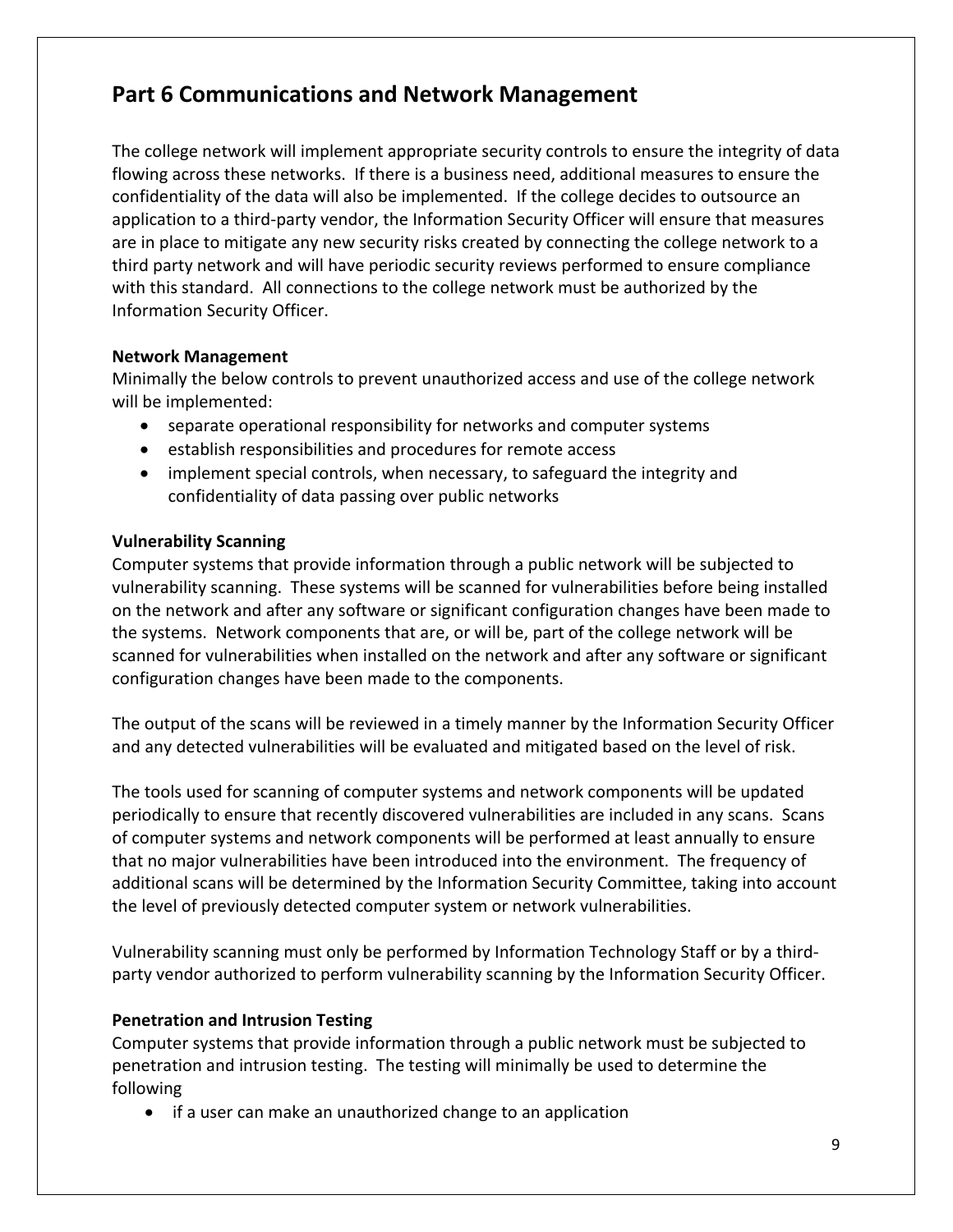- if a user can access an application and cause it to perform unauthorized tasks
- if an unauthorized individual can access an application and destroy or change data

Network systems that are directly connected to the public network must be subjected to the penetration and intrusion testing. The testing will minimally be used to determine the following:

- firmware and software are patched to prevent breaches
- hardware is properly configured to only allow approved connections

The output of the testing will be reviewed in a timely manner by Information Security Officer and any detected vulnerabilities will be evaluated and mitigated based on the level of risk.

The tools used for the testing will be updated periodically to ensure that recently discovered vulnerabilities are included in any testing. Testing of computer systems must be performed at least annually to ensure that no major vulnerabilities have been introduced into the environment. The frequency of additional tests will be determined by the Information Security Officer taking into account the level of previously detected computer system vulnerabilities.

Penetration and intrusion testing must only be performed by Information Technology Staff or by a third‐party vendor authorized to perform vulnerability scanning by the Information Security Officer.

#### **Acceptable use of Computer Systems and Networks**

Employees, non‐employees and students must adhere to acceptable use of computer systems and networks as defined in the NCCCnet Use Policy.

#### **External Connections**

Connections from the college network to external networks must be approved by the Information Security Officer after a risk analysis has been performed to ensure that the connection to the external network will not compromise the college network. Connections will only be allowed when the external networks have acceptable security controls and procedures or when the college has implemented appropriate security measures to protect the network resources of the college. Firewalls and access control lists will be implemented between the third‐party and the college to achieve an appropriate level of protection. Any connections between college firewalls over external networks that involve sensitive information must use encryption to ensure the confidentiality and integrity of the data passing over the external network.

External connections will be periodically reviewed by the college to ensure that the security controls in place are functioning properly and that the business case for the external connection is still valid. Only authorized IT Staff and authorized third‐party staff will be permitted to use tools to monitor network activity on external connections. Authorized IT Staff will regularly monitor external connections for abuses and anomalies.

#### **Internal Connections**

Wired connections from devices that are not maintained by the college's IT staff to the college network must be approved by the Information Security Officer after a risk analysis has been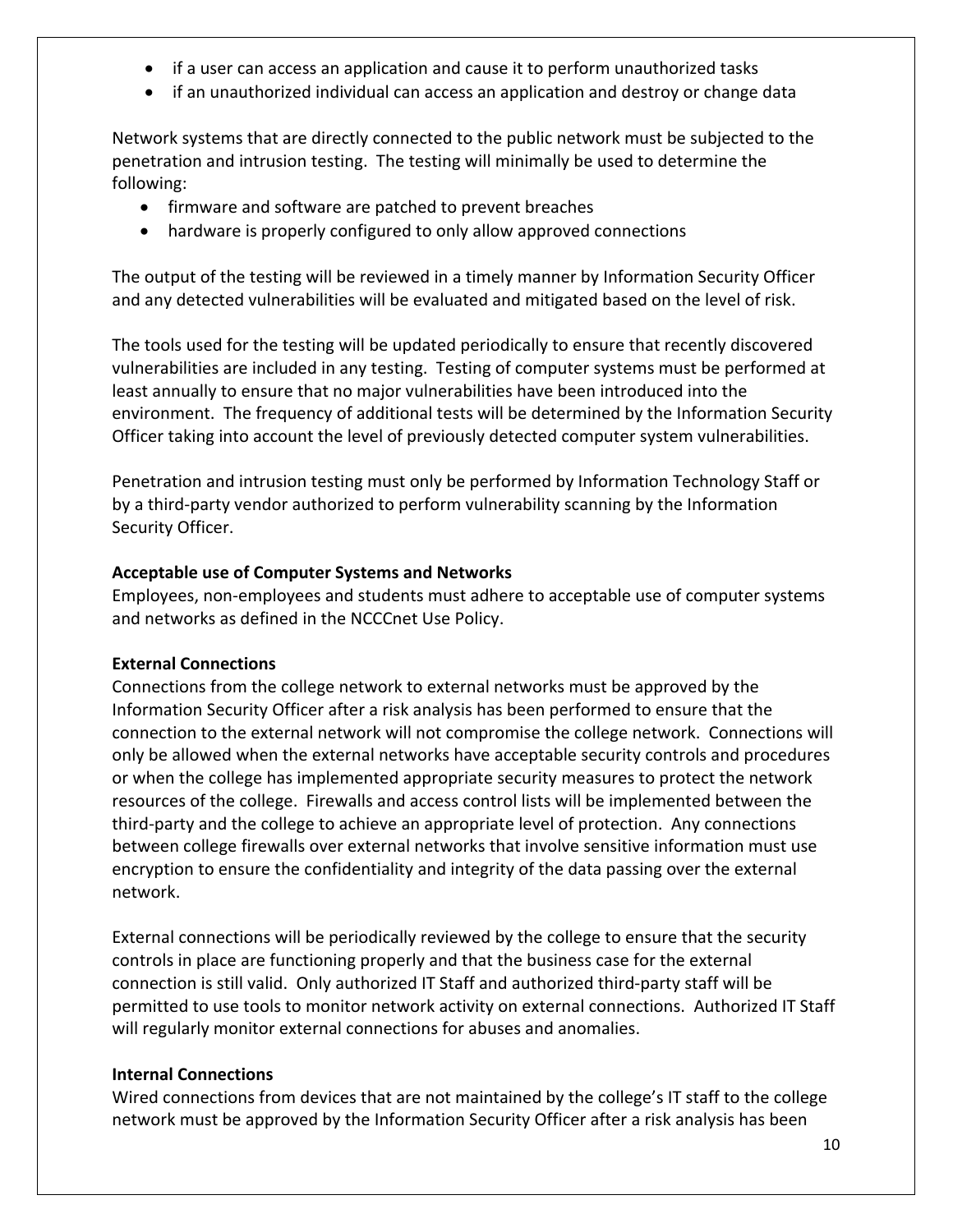performed to ensure that the connection from the device will not compromise the college network. Connections will only be allowed when the devices that are not maintained by IT staff have acceptable security controls and procedures to protect network resources of the college. These controls and procedures are to include, but are not limited to, firewalls and properly updating operating system and virus protection software. In addition to requiring the necessary controls in place, the devices will be segmented from the college's network segment.

Internal connections will be periodically reviewed by the college to ensure that the security controls in place are functioning properly and that the business case for the internal connection is still valid. Only authorized IT Staff and authorized third-party staff will be permitted to use tools to monitor network activity on internal connections. Authorized IT Staff will regularly monitor internal connections for abuses and anomalies.

#### **Portable Devices**

Portable computing resources and information media must be secured to protect the integrity of private information. The use of portable computing resources such as laptops, notebooks, PDAs, mobile smart phones, removable hard drives, flash drives, etc. must involve special care to protect private information. The following requirements, as applicable, must be followed when using such devices:

- when using portable computing resources in public and other unprotected locations external to the college, the use of encryption to protect the transmission of private information must be implemented and special care must be taken to protect against unauthorized persons viewing private information
- protection against malicious software on portable computing resources must be implemented and maintained at current levels
- private information is not to be stored on portable computing resources without whole disc encryption in place
- portable computing devices are not to be left unattended in public places
- when not in use, portable computing devices containing private information are to be physically secured, including, but not limited to, placing the device in an automobile's locked trunk instead of leaving the device in plain sight
- portable computing devices on which private information is stored must not be checked into transportation luggage systems and must remain in the possession of the traveler as hand luggage unless other arrangements are required by federal or state authorities

#### **Telephones and Multifunction Devices**

Employees must adhere to the following guidelines when using telephones and multifunction devices both internal and external to the college to mitigate potential information security risks:

- care should be taken to prevent conversations involving private matters from being overheard
- avoid the use of mobile phones when discussing private information
- avoid leaving messages involving private matters on voicemail
- contact the recipient to ensure protection of a fax and verify the destination fax phone number when sending private information
- avoid using third‐party, internet or wireless fax services to send or receive private information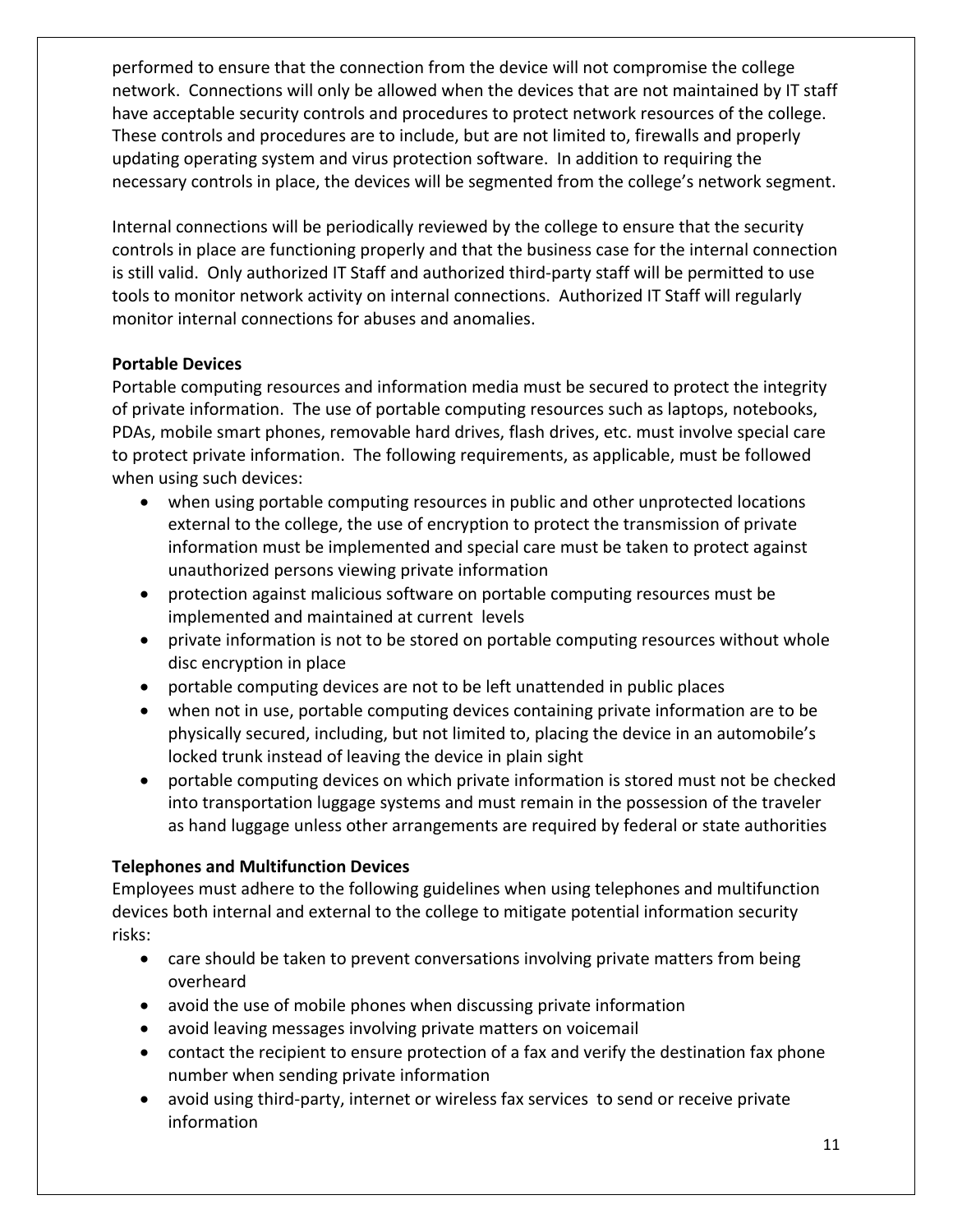- avoid using third‐party copiers to duplicate material containing private information
- confirm that all attendees are authorized participants before starting any private discussions when chairing a teleconference

#### **Wireless Networks**

Wireless devices and technology create new and innovative opportunities for providing instruction and conducting business functions of the college. However, everything that is transmitted on a wireless network could be intercepted by a person within the coverage area of a wireless transmitter. The following guidelines must be followed when implementing and using wireless networks:

- wireless network access points must not be installed without approval of the Information Security Officer and the installation must be done by an IT staff member
- suitable security controls, such as authentication, encryption and MAC address restriction must be implemented to ensure that wireless network access point cannot be exploited to disrupt college services or gain unauthorized access to college information
- private information must not be transmitted on a wireless network unless suitable security controls have been implemented and approved by the Information Security **Officer**

#### **Public Web Servers and Public Web Sites**

The internet provides an opportunity for the college to disseminate information and provide interactive services quickly and cost effectively. However, because a public web server is accessible globally and provides a potential connection path to the college network, care must be exercised in the deployment of public web servers. An insecure public web server may be used to obtain private college information, disrupt college services, or assist in an illegal activity such as an attack on the web site of some other organization.

Public web site content must be approved by the Office of Public Relations. Content will be reviewed with consideration for copyright issues, for confidentiality, privacy and sensitivity, for accuracy and for any potential legal implications associated with providing the information.

If faculty, staff and students have the ability to create personal web pages, while the content of personal web pages not reviewed prior to posting on the college web site, the content of personal web pages is subject to compliance with the college's Web Policy, with federal and state laws regarding use of computers and electronic communications and with the NYS Office of Technology Policy 99‐3 titled Universal Accessibility for NYS Web Sites. No material included on personal web pages may violate any laws, including but not limited to, those regarding obscenity, harassment of others, and copyright infringement.

## **Part 7 Operations Management**

Operating instructions and incident response procedures will be established and documented for the management and operation of all information processing facilities. Procedures will also be established and documented for activities associated with information processing and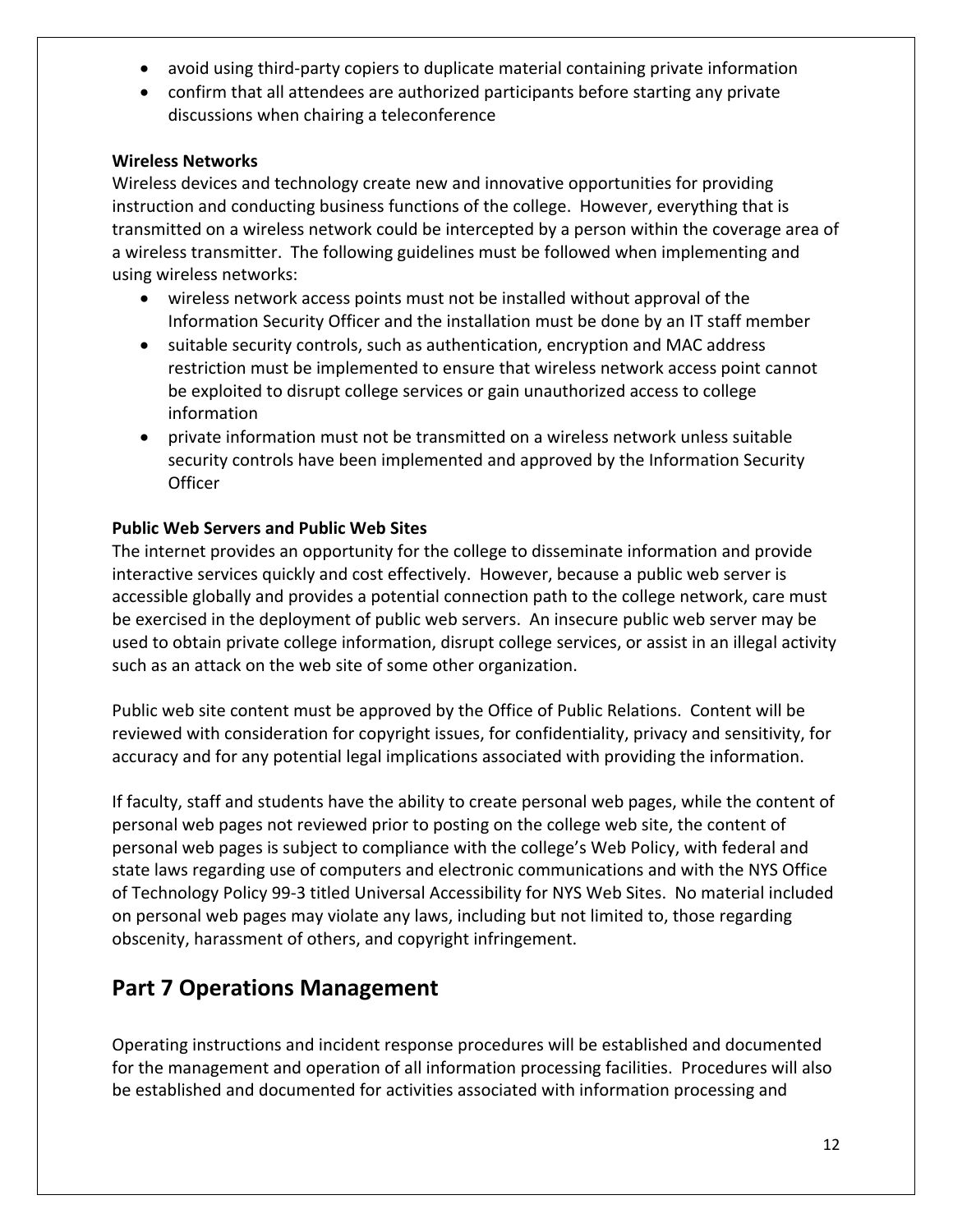communications facilities such as computer startup and shutdown, data backup and equipment maintenance.

#### **Separation of Development, Test and Production Environments**

Development, test/train, and production computing environments must be separated either logically or physically. Procedures will be established and documented to implement the transfer of software from a development environment, through a test environment, and to a production environment. The following controls must be considered when establishing these separations:

- software and tools for development will be maintained in development environments isolated from production environments
- when not required, access to compilers, editors and other system utilities will be removed from production environments
- login procedures and environmental identification will be sufficiently unique between development, test, and production environments
- short term access controls will be in place to allow necessary staff access to correct problems

Developing and testing software could potentially cause serious problems to production environments if these environments are not appropriately separated. The degree of separation must be considered by the college to ensure adequate protection of production environments. The college must also consider a stable testing environment where user acceptance testing may be conducted without changes being made to the software being tested.

#### **System Planning and Acceptance**

Planning for systems must be a comprehensive process to ensure the implementation of appropriate security measures and the availability of adequate resource capacity. The security requirements of new systems will be documented, implemented, and tested prior to acceptance of systems and will be regularly reviewed during use of systems. The processor, memory and storage requirements of systems will be monitored in order to maintain adequate resource capacity for current workload and to project requirements for future workload so that any potential system bottlenecks and related disruptions to the delivery of user services are avoided.

IT Staff and the Information Security Officer will ensure that the criteria for acceptance of security requirements are clearly defined, documented, and tested prior to new systems being migrated to a production environment and prior to existing systems being upgraded in a production environment.

#### **Protection against Malicious Code**

All systems must be protected with appropriate controls to prevent and detect the introduction of malicious code that could cause serious damage to networks, servers, workstations and data and that could significantly disrupt the operations of the college. Employees and Non‐ Employees must follow NCCCnet Use Policy and report any suspected malicious code incident.

#### **Software Maintenance**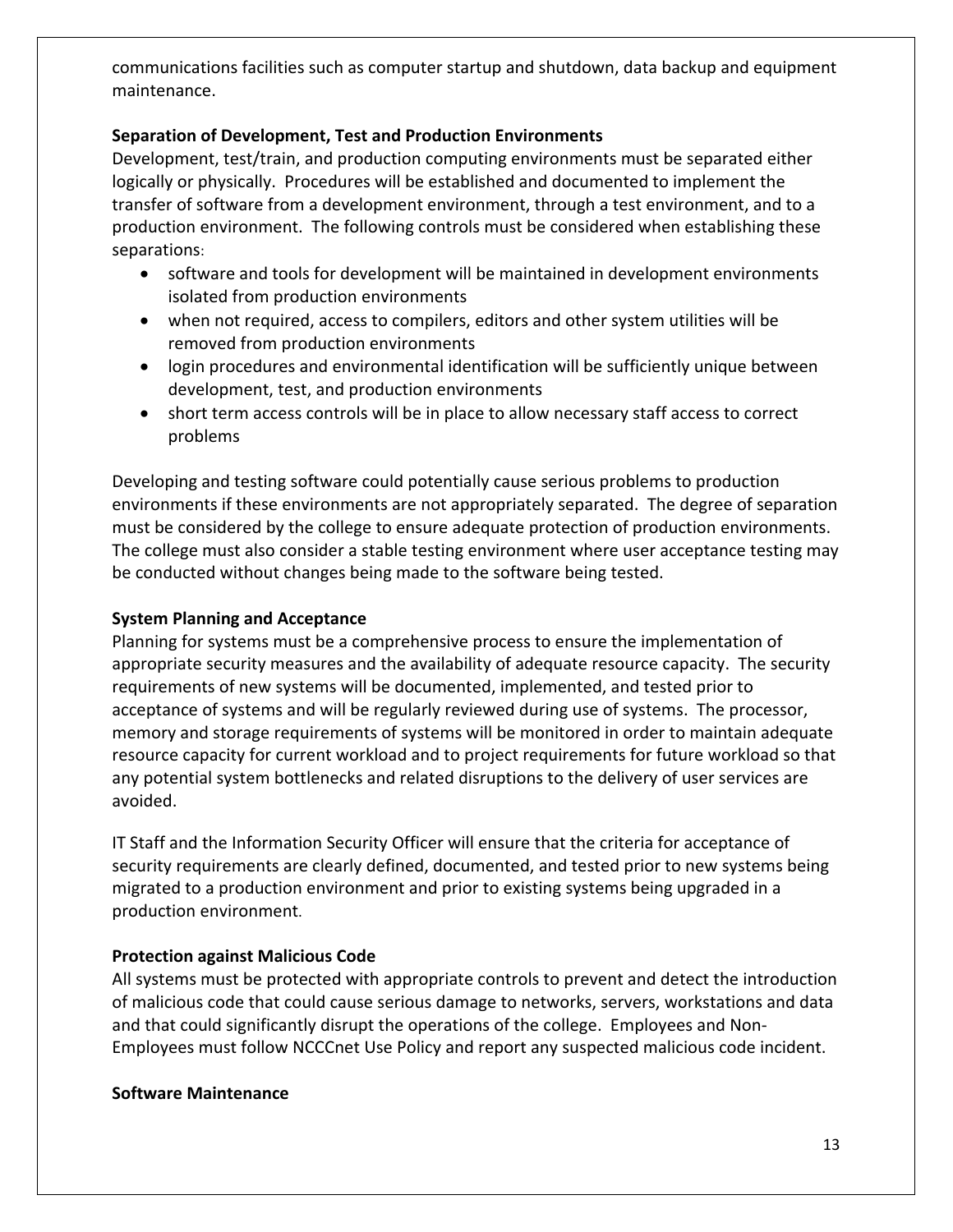All vendor software must be maintained at supported levels to ensure accuracy, integrity and supportability unless otherwise approved by the Information Security Officer. All college developed software must have appropriate change management procedures to ensure that changes are authorized, tested and accepted prior to deployment in a production environment. All software security patches must be reviewed, evaluated and, as appropriate, applied in a timely manner to reduce the risk of security incidents that could affect the availability, confidentiality and integrity of systems, software or business data.

#### **Information Back‐Up**

Critical college data and software must be backed‐up regularly. A risk assessment will be performed for all systems on which college data is stored to determine the criticality of each system and the appropriate amount of time for recovery of each system. In this process, the criticality of services provided by the system and the sensitivity of information on the system will be considered. Systems to be analyzed will include networks, servers, and workstations for critical systems. Processes will be developed to back‐up and fully restore the data and software, including full restoration at an alternate location should that be necessary. Disaster recovery plans will be developed, implemented and periodically tested for all critical college systems. The results of testing will be documented and any detected deficiencies will be corrected in a timely manner.

#### **System Security Checking**

Systems that provide critical services or store private information will undergo annual security reviews to ensure compliance with implementation standards and to identify security vulnerabilities to subsequently discovered threats. Any identified security vulnerabilities must be reported to the Information Security Officer and must be corrected by IT Staff. The appropriate Information Expert will be informed of the vulnerability and will initiate an investigation to determine if any private information has been compromised.

## **Part 8 Access Control**

Digital and physical access control mechanisms must be implemented in order to protect the availability, confidentiality and integrity of college information assets. The level of security provided by these mechanisms for each information asset should be commensurate with the criticality, sensitivity and privacy properties of the asset. Information Experts will be responsible for making decisions regarding user access rights and privileges based on job responsibilities of the user.

#### **User Registration Management**

The college will establish a user registration management process to control the generation, distribution, modification and deletion of user accounts for access to information resources. The purpose of the process is to ensure that only authorized individuals have access to college applications and the information required in the performance of their job responsibilities. The user registration management process will include sub-processes for the following components:

- creating user accounts
- granting user account privileges
- removing user account privileges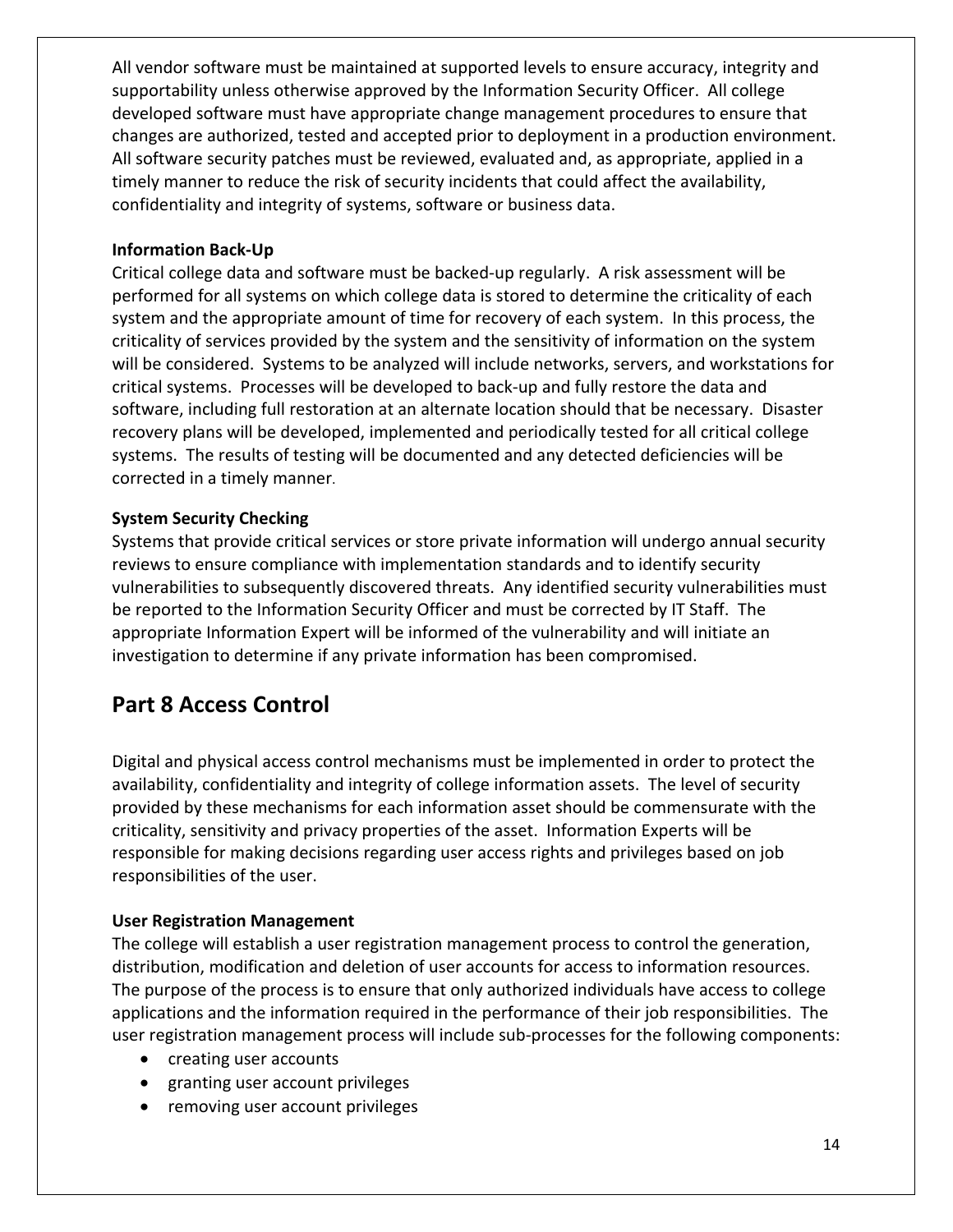- periodic reviewing of user accounts
- periodic reviewing of user account privileges
- assigning of new authentication tokens (password reset processing)
- removing user accounts

Information Experts must approve access rights (who should have access) and privileges (what access should be provided) for information resources within their area of expertise.

#### **Privileged Accounts Management**

The issuance of privileged accounts for performing systems administration functions will be restricted and controlled because the inappropriate use of privileged accounts may significantly contribute to breaches of information security on systems. Processes will be developed to ensure that usage of privileged accounts is regularly monitored and that any suspected misuse of privileged accounts is promptly investigated. The passwords of privileged accounts used by more than one person will be changed on a regular basis.

#### **User Password Management**

Passwords are a common means of authenticating the identity of a user to provide access to information systems. Password standards will be developed and implemented to ensure that authorized individuals accessing college resources are following proven password practices or rules. Whenever possible, these password practices or rules will be automatically required by system controls and will include, but not be limited to, following:

- passwords must not be stored in clear text
- passwords should not be subject to disclosure through dictionary attack or easily guessed
- passwords must be confidential and not shared with any other person
- passwords should be changed at regular intervals
- temporary passwords should be changed at the time of first logon
- initial passwords should be randomly assigned with a prompt for users to change them immediately upon login; ideally they should contain a mix of alphabetic, numeric, special and upper/lower case characters
- passwords should not be automatically included in any logon process

#### **Network Access Control**

Access to the college internal network will require that users authenticate themselves through use of an individually assigned username and a password constructed to meet established standards. Network controls will be developed and implemented to ensure that authorized users can access only those systems and services necessary to perform their assigned job responsibilities.

#### **Remote Access Control (User Authentication for External Connections)**

The college requires that individual accounts be maintained by Employees and Non‐employees at all times, including during remote access, in order to maintain information security. Any access from an external connection to the college network is a remote access. Remote access to any on‐campus college computer system must be authorized by the Information Security Officer. External connections to the college network will be established in a secure manner in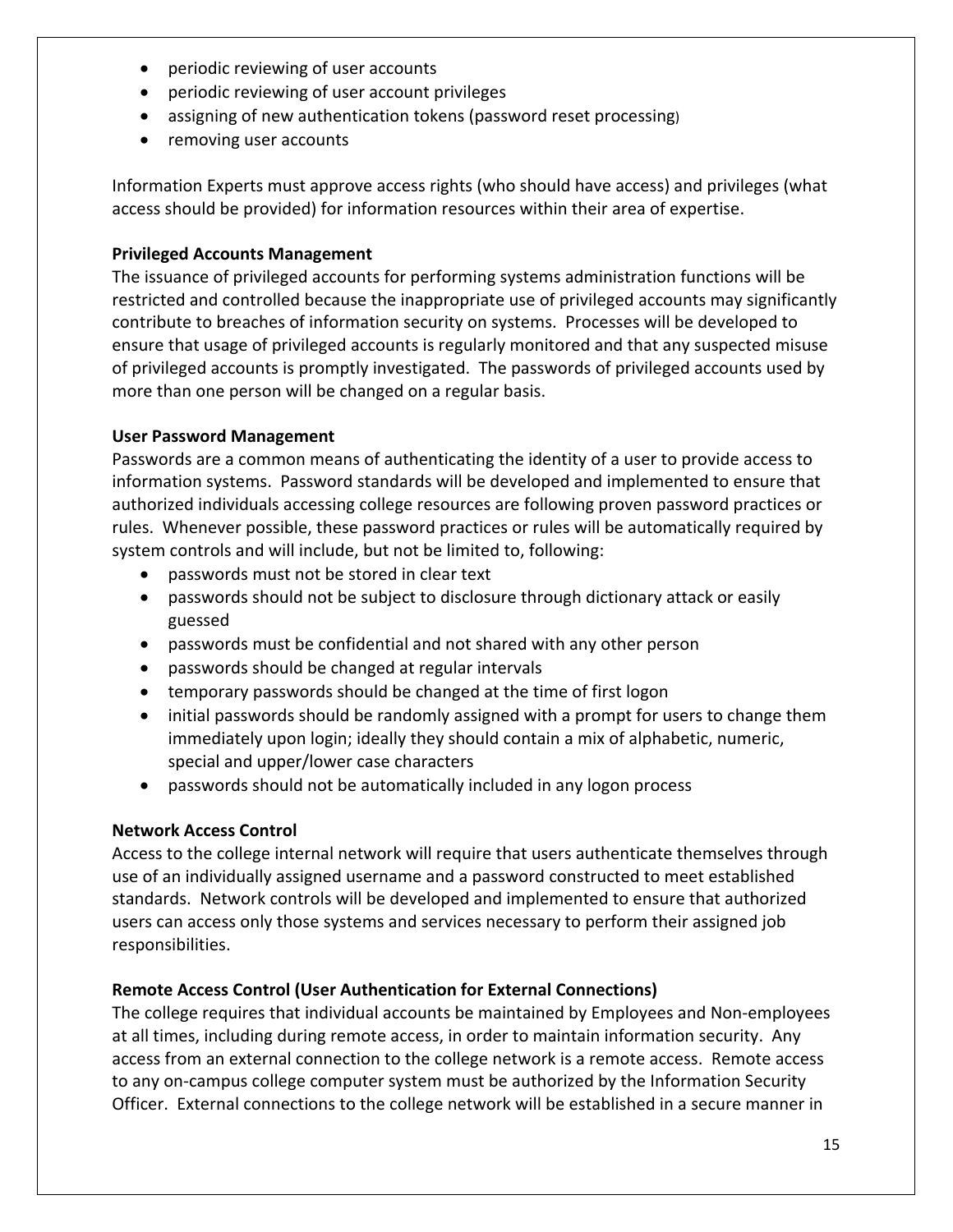order to preserve the integrity and availability of the network including the integrity of data transmitted over the network. Security mechanisms will be in place to control access to college systems and networks from fixed and mobile locations.

Connections from the college network to external networks must be approved by the Information Security Officer after a risk analysis has been performed to ensure that the connection to the external network will not compromise the college network. Connections will only be allowed when the external networks have acceptable security controls and procedures or when the college has implemented appropriate security measures to protect the network resources of the college from the external network.

The Information Security Officer must approve any external connection to the college network to ensure that the connection does not compromise the college network. This includes the use of a college computing device to establish an external connection and automatically report a problem or suspected problem.

Employees and Non‐Employees must be authorized by college management to work from a remote location. Appropriate arrangements will be made through written policy and procedures to ensure that the remote work environment provides adequate security for college data and computing resources, including protection against theft of college equipment, misuse of college equipment, unauthorized disclosure of college information, and unauthorized access to the college network or other facilities by anyone other than the authorized Employee or Non‐Employee.

#### **Segregation of Networks**

When the college network is connected to another network, or becomes a segment on a larger network, appropriate controls will be in place to prevent users from other connected networks access to sensitive areas of the college private network. Routers or other technologies must be implemented to control access to secured resources on the college private network.

#### **Operating System Access Control**

Access to operating system code, commands and services must be restricted to those Employees who need this access in the normal performance of their job responsibilities. When possible, each individual will have a unique privileged account for their personal and sole use so that operating system activities are able to be traced back to a responsible person. When there is a clear business requirement or system limitation, a single privileged account for more than one individual may be used. In these cases, approval of the Information Security Officer is required and additional controls must be implemented to ensure that individual accountability is maintained.

When possible, the username of a privileged account should not reflect the privileged status of the account. Individuals with privileged accounts must have a second account for performing normal business functions such as use of the college email system.

#### **Application Access Control**

Access to college applications and systems must be restricted to those Employees needing such access to perform their job responsibilities. Access to source code for applications and systems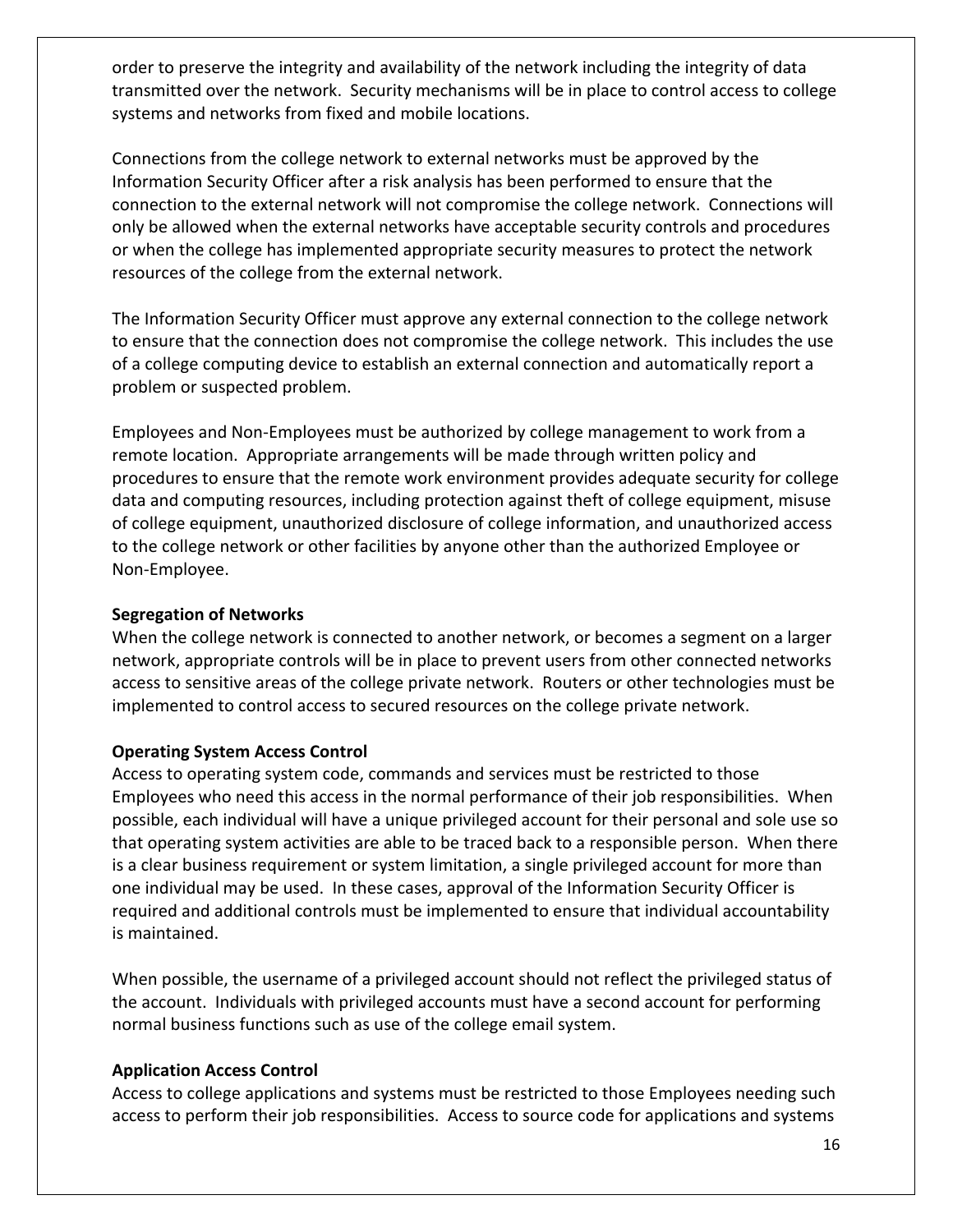must be further restricted to those Employees and Non‐Employees whose job responsibilities include direct support for the applications.

#### **Monitoring Application Access and Use**

Applications and systems will be monitored to detect deviation from access control policies and to record events for evidence and use when reconstructing lost or damaged data. Depending on the nature of events, continuous or periodic monitoring may be appropriate. Audit logs recording exceptions and other security‐relevant events that represent security incidents or deviations from policies will be produced and maintained to assist in future investigations and access control monitoring. When technically possible, audit logs will include the following

- usernames
- dates and times for logon and logoff
- workstation location

#### **Part 9 Systems Development and Maintenance**

The software for information systems is acquired or developed to support the business and instructional needs of the college. These information systems are critical to the operation of the college and must be protected from unauthorized access in order to prevent disruptions with their usage or tampering with their data.

Security must be built into all information systems used by the college. Security issues will be identified during the requirements phase of an implementation project and must be justified, agreed to, documented and presented as part of the overall business case for the implementation project. The Information Security Officer must be kept informed of all security issues during the entire implementation project.

Security requirements and controls must reflect the value to the college of the involved information and the potential damage that could result from an absence or failure of security mechanisms. This is especially critical for web and other online applications. The process of analyzing security requirements and identifying appropriate security controls must be performed by IT Staff and Information Experts, reviewed by the Information Security Committee, and approved by the Information Security Officer.

For information systems that are critical to college operations this process to assess threat and manage risk will include the following:

- development of a data profile to understand the risks
- identification of security measures based on data protection requirements
- implementation of security controls based on the identified security measures and the technical architecture of the system
- implementation of a process for testing the effectiveness of the security controls
- development of processes and standards to support system changes to support system administration and to measure compliance with established security requirements

#### **Data Validation**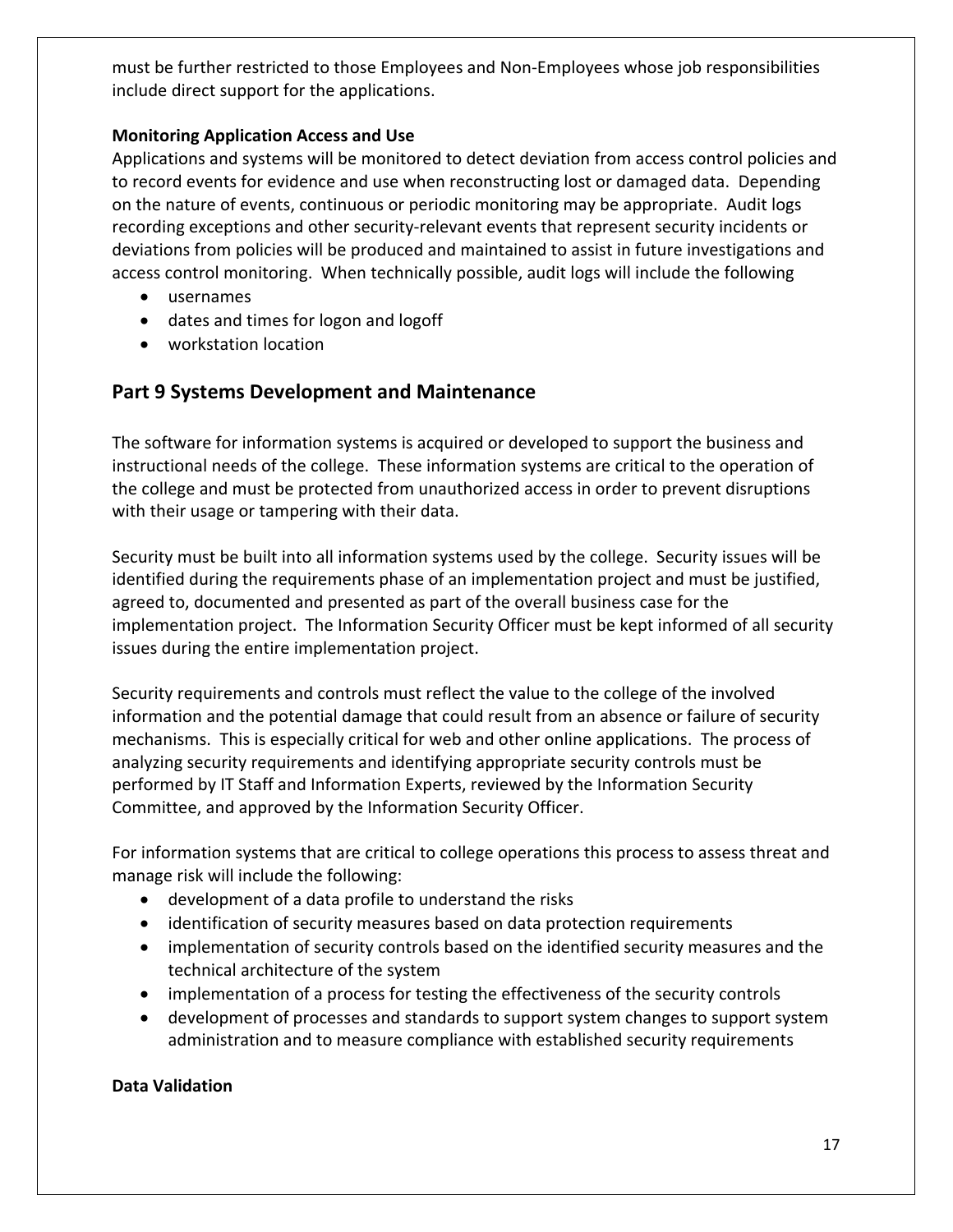Data entered into an information system must be validated in order to detect data input errors and to ensure accuracy and correctness. When possible the data validation should be applied by the information system to ensure consistent and complete implementation of the rules for determining data accuracy and correctness. When not possible, college personnel must be identified to perform the data validation.

Information system design must ensure that controls are implemented to minimize the risk of processing failures leading to a loss of data or system integrity. When possible, programs to recover from data failures that access, add, change and delete data functions will be developed as part of the information system.

Strict controls must be implemented for changes to information systems to minimize the possible corruption of these systems and the resulting disruption to the operations to the college. Formal change control procedures will be developed, implemented and enforced to ensure that information security is not compromised. These change control procedures will apply to college information systems including computer hardware, computer application software, computer system software, network hardware and network software.

Access to source code libraries for college information systems must be tightly controlled to ensure that only authorized individuals have access to these libraries and will be logged to ensure that all access to these libraries can be monitored.

#### **Part 10 Compliance**

Compliance with this Information Security Policy is mandatory. Each Employee and Non‐ Employee must understand their roles and responsibilities regarding information security issues and the protection of college information assets. Failure to comply with this Policy or any other security policy that results in the compromise of college information may result in appropriate action as permitted by negotiated agreement, regulation, rule or law. The Information Security Officer will facilitate all matters relative to compliance with this Policy and the college will take all administrative and legal steps necessary to protect college information assets.

#### **Monitoring**

The college reserves the right to inspect, monitor and search all college information systems consistent with applicable law, employee contracts and college policies. College computers and networks are provided for business purposes and, therefore, staff members should have no expectation of privacy for information stored on college computers or transmitted across college networks. The College additionally reserves the right to remove any unauthorized material from college information systems.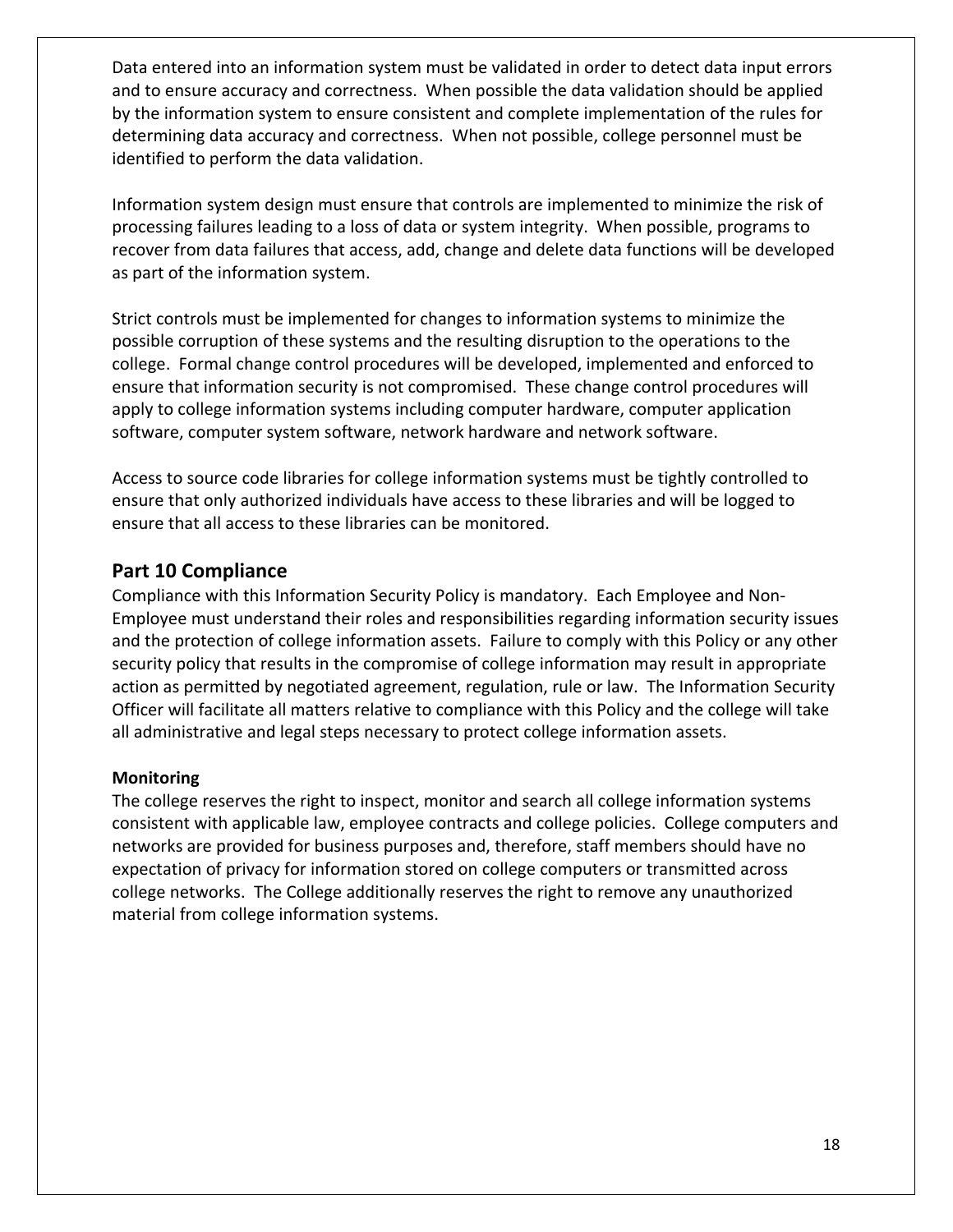#### **Responding to a Suspected Breach of Private Data Procedure**

New York State recently enacted the Information Security Breach and Notification Act to provide people with notice that their private information was acquired due to a security breach. A rationale is provided in the below Legislative Intent section of the law.

#### **Legislative Intent**

The legislature finds that identity theft and security breaches have affected thousands statewide and millions of people nationwide. The legislature also finds that affected persons are hindered by a lack of information regarding breaches, and that the impact of exposing information that should be held private can be far-reaching. In addition, the Legislature finds that state residents deserve a right to know when they have been exposed to identity theft.

The legislature further finds that affected state residents deserve an advocate who can speak and take action on their behalf because recovering from identity theft; can, and sometimes does, take many years. Therefore, the legislature enacts the information security breach and notification act which will guarantee state residents the right to know what information was exposed during a breach, so that they can take the necessary steps to both prevent and repair any damage they may incur because of a public or private sector entity's failure to make proper notification.

The law requires any state agency or business that owns or licenses a computerized database which includes vulnerable personal information to disclose any breach of security of such system to any resident of NYS whose personal information may have been acquired by an unauthorized person. The CSCIC (NYS Office of Cyber Security and Critical Infrastructure Coordination) has added a component to the NYS Information Security policy that also requires notification to nonresidents of NYS.

The law additionally requires notification to three NYS Offices (Attorney General, CSCIC and Consumer Protection Board) in the event of a security breach that results in personal information being acquired by an authorized person. The form and process to be used for notifications to these NYS Offices is published on the CSCIC website at: http://www.cscic.state.ny.us/security/securitybreach/ReportForm11\_07.doc

#### **College Compliance**

The college will comply with this law by following the procedures outlined in Part 4. If the breach involved student private information, all potentially affected students will be provided with the following information:

- A summary of what occurred
- Advice to monitor any suspicious activity involving possible misuse of information to establish unauthorized credit.
- The U.S. government's central web site maintained by the Federal Trade Commission (FTC) for information about identity theft ‐ www.ftc.gov/IDTheft
- Social Security Administration fraud telephone number, if applicable *(800.1269‐0271)*
- Credit Bureau numbers, if applicable (Equifax 800/525‐6285; Experian 888/397‐3742; Trans Union 800/680‐7289)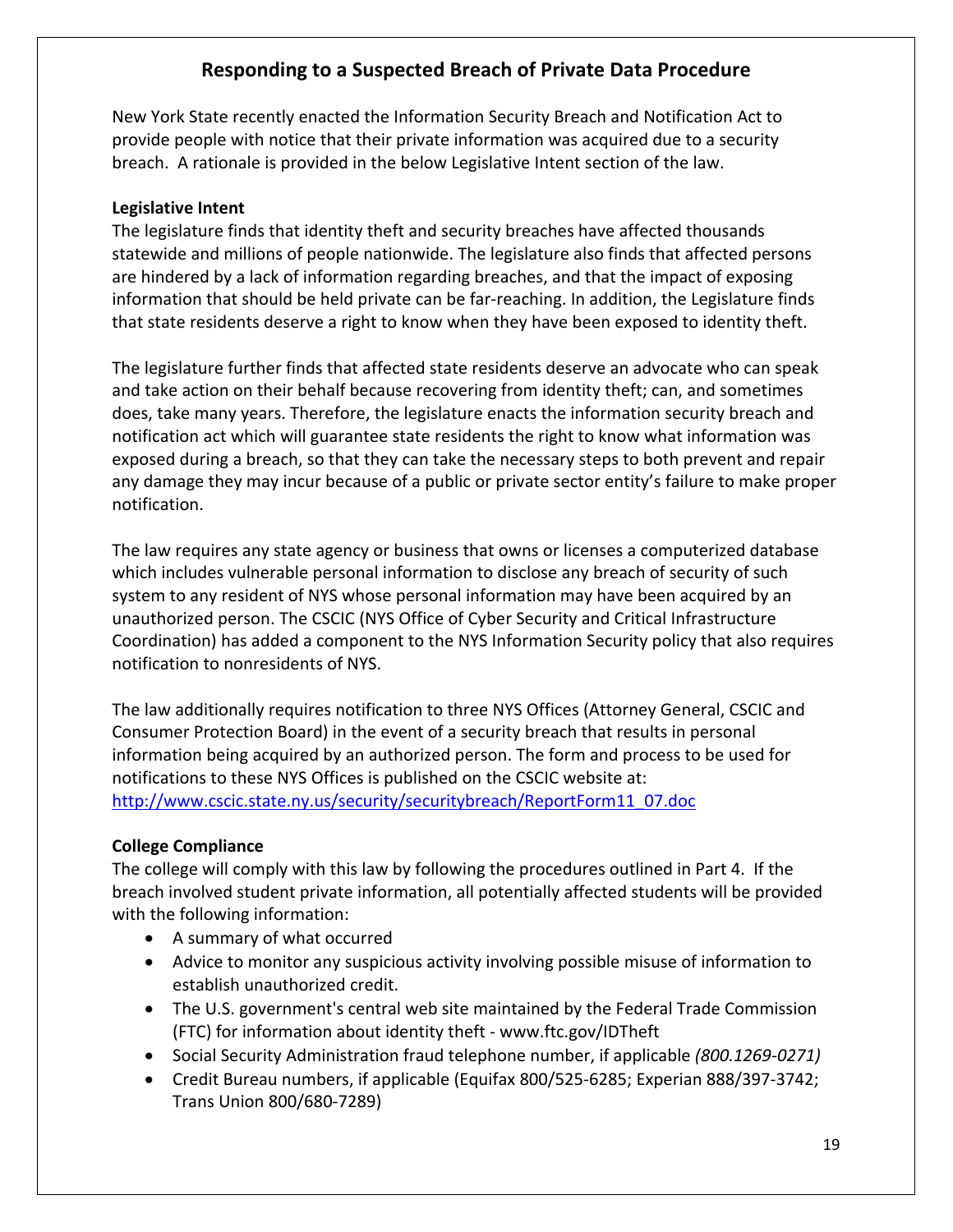#### **SUNY Cyber Incident Reporting Procedure**

All state agencies, including SUNY and its campuses, have to report unusual or serious cyber security incidents using two State forms: *Initial Report* and *Final Report.* Based on incidents reported to the Information Security Officer, that Officer will assure compliance with these reporting requirements, which are outlined below.

The *Initial Report* describes the nature of the incident, how, when and where it was found, and its impact on services and information – information that management (e.g. CIOs) on campus would want to know about anyway within an hour or two of an incident.

The *Final Report* is filed after the incident has been understood and resolved. It reports the details of the compromised systems, source of the attack, steps taken to investigate and fix the problem and an assessment of its impact on services and costs.

An initial working definition of a cyber‐incident is provided in the next paragraph. To understand what is being requested, we must be clear about the purpose. The purpose is to strengthen ourselves through communication prior to and during exposure to unusual or highly damaging information security incidents. Our incident reporting enables the State to provide coordination against cyber‐attacks and for legal actions against intruders, to facilitate warnings and share preventative information, and to collect statewide information on the frequency, impact and cost of attacks. The goal is to help all of us recover from cyber incidents in a timely and secure manner to minimize impact on other state entities.

#### **Types of incidents that should be reported\***

- Unauthorized access
- Infections by malicious code
- Denials of service
- Reconnaissance scans and probes

\*Do not report malicious cyber activity that is considered normal in today's networked environment. The purpose of the policy is to provide *helpful* information to each other; we should report only incidents that are unusual and have significant impact.

#### **Report incidents that are unusually:**

- Damaging or impending
- Threatening to life or sensitive information
- Persistent
- Wide‐spread
- Resistant to defenses
- Valuable for other IT managers to know about